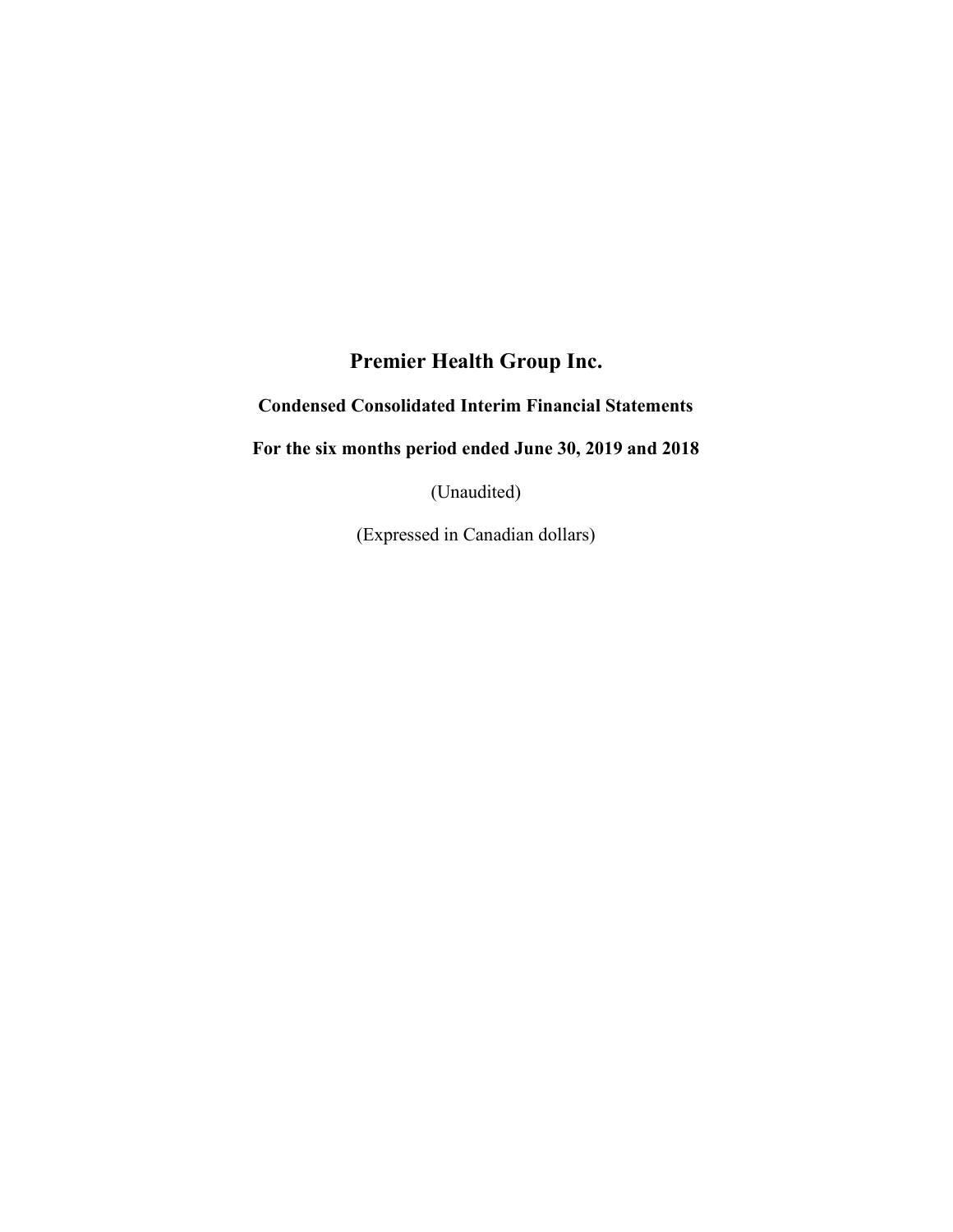| <b>Consolidated Statements of Financial Position</b>                    |        |
|-------------------------------------------------------------------------|--------|
| Consolidated Statements of Loss and Comprehensive Income (Loss)         |        |
| Consolidated Statements of Changes in Shareholders' Equity (Deficiency) |        |
| Consolidated Statements of Cash Flows                                   | h      |
| Notes to the Consolidated Financial Statements                          | 7 - 27 |

Page

## NOTICE OF NO AUDITOR REVIEW OF CONDENSED INTERIM CONSOLIDATED FINANCIAL STATEMENTS

Under National Instrument 51-102, Part 4, subsection 4.3 (3) (a), if an auditor has not performed a review of the consolidated interim financial statements, they must be accompanied by a notice indicating that an auditor has not reviewed the financial statements.

The accompanying unaudited condensed interim consolidated financial statements of the Company have been prepared by and are the responsibility of the Company's management.

The Company's independent auditor has not performed a review of these financial statements in accordance with standards established by the Canadian Institute of Chartered Accountants for a review of the consolidated interim financial statements by an entity's auditor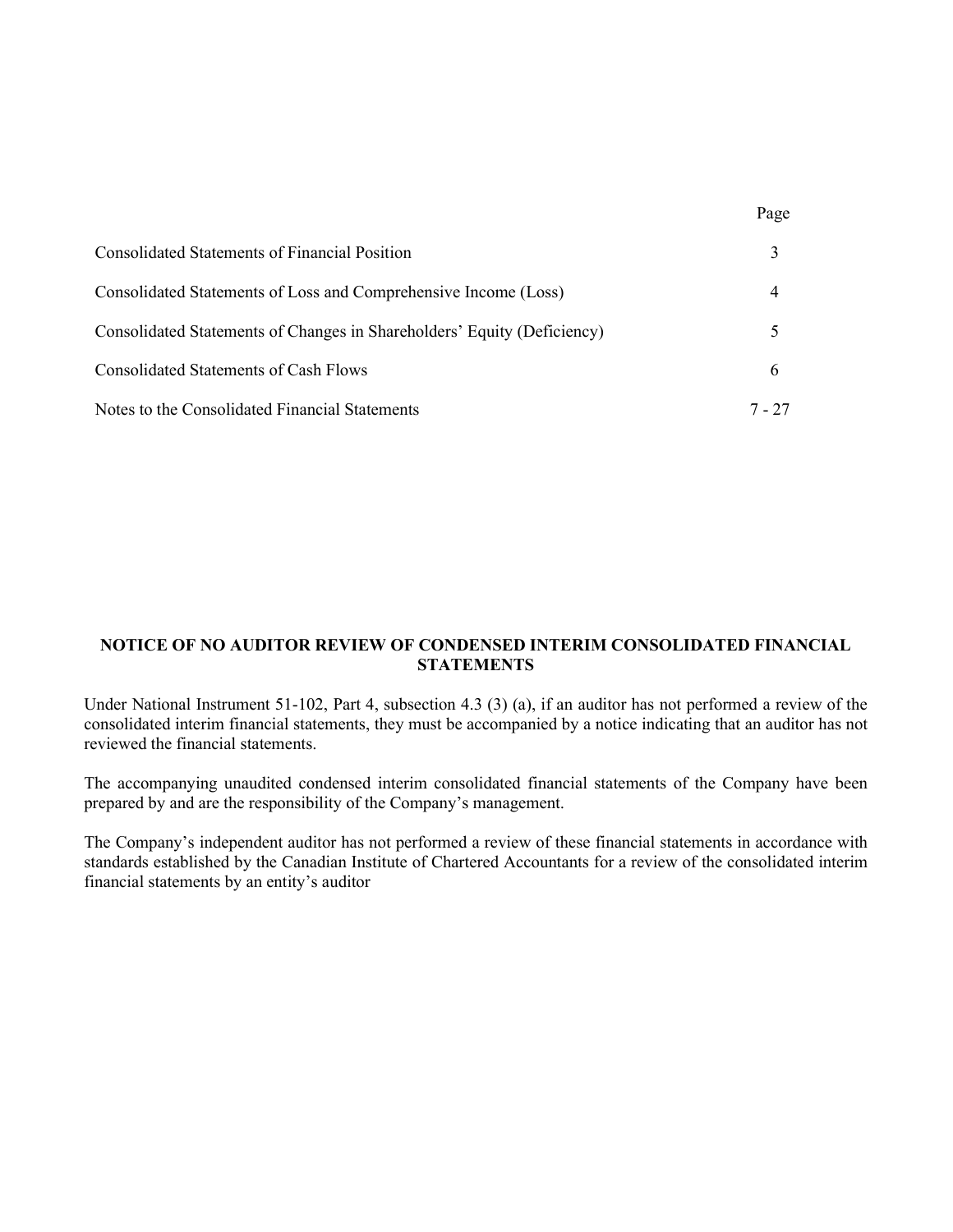# PREMIER HEALTH GROUP INC.

Condensed Consolidated Interim Statements of Financial Position

(Expressed in Canadian Dollars)

As at

|                                                        | June 30,<br>2019          |             |              | December 31,<br>2018 |
|--------------------------------------------------------|---------------------------|-------------|--------------|----------------------|
|                                                        |                           |             |              |                      |
| <b>ASSETS</b>                                          |                           |             |              |                      |
| <b>Current Assets</b>                                  |                           |             |              |                      |
| Cash (Note 4)                                          | $\boldsymbol{\mathsf{S}}$ | 1,063,596   | \$           | 1,055,543            |
| Accounts receivable (Note 5)                           |                           | 149,832     |              | 113,387              |
| Subscriptions Receivable                               |                           | 39,975      |              |                      |
| Deposits on investments                                |                           |             |              | 700,000              |
| Marketable securities (Note 6)                         |                           | 1           |              |                      |
| Due from related parties (Note 11)                     |                           |             |              | 43,001               |
| Convertible note receivable (Note 11)                  |                           |             |              | 220,000              |
| Prepaid expenses                                       |                           | 145,801     |              | 245,279              |
| <b>Total current assets</b>                            |                           | 1,399,205   |              | 2,377,211            |
|                                                        |                           |             |              |                      |
| Property and equipment (Note 7)                        |                           | 99,208      |              | 94,547               |
| Goodwill (Note 3)                                      |                           | 8,913,845   |              | 3,951,570            |
| <b>Total Assets</b>                                    | $\mathbf S$               | 10,412,258  | \$           | 6,423,328            |
| <b>LIABILITIES</b><br><b>Current Liabilities</b>       |                           |             |              |                      |
| Accounts payable and accrued liabilities (Notes 8)     | $\boldsymbol{\mathsf{S}}$ | 426,133     | S            | 627,333              |
| Convertible debenture (Note 10)                        |                           |             |              | 1,451,786            |
| Liabilities from discontinued operations (Note 12)     |                           |             |              | 139,372              |
| <b>Total Liabilities</b>                               |                           | 426,133     |              | 2,218,491            |
|                                                        |                           |             |              |                      |
| <b>SHAREHOLDERS' DEFICIENCY</b>                        |                           |             |              |                      |
| Share capital (Note 13)                                |                           | 13,841,498  |              | 8,047,100            |
| Equity component of convertible debenture (Note 10)    |                           |             |              | 880,845              |
| Reserves                                               |                           | 1,677,605   |              | 865,014              |
| Accumulated other comprehensive loss                   |                           |             |              | (406, 782)           |
| Deficit                                                |                           | (5,532,978) |              | (5, 181, 243)        |
| Deficiency attributable to shareholders of the Company |                           | 9,986,125   |              | 4,204,934            |
| <b>Non-controlling interest</b>                        |                           |             |              | (97)                 |
| <b>Total Deficiency</b>                                |                           | 9,986,125   |              | 4,204,837            |
| <b>Total Liabilities and Shareholders' Deficiency</b>  | \$                        | 10,412,258  | $\mathbb{S}$ | 6,423,328            |
| Nature of operations and going concern (Note 1)        |                           |             |              |                      |

Subsequent events (Note 17)

Approved and authorized for issuance by the Board of Directors on August 29, 2019

"Essam Hamza" "Donald Gordon" Essam Hamza, CEO, Director Donald Gordon, Director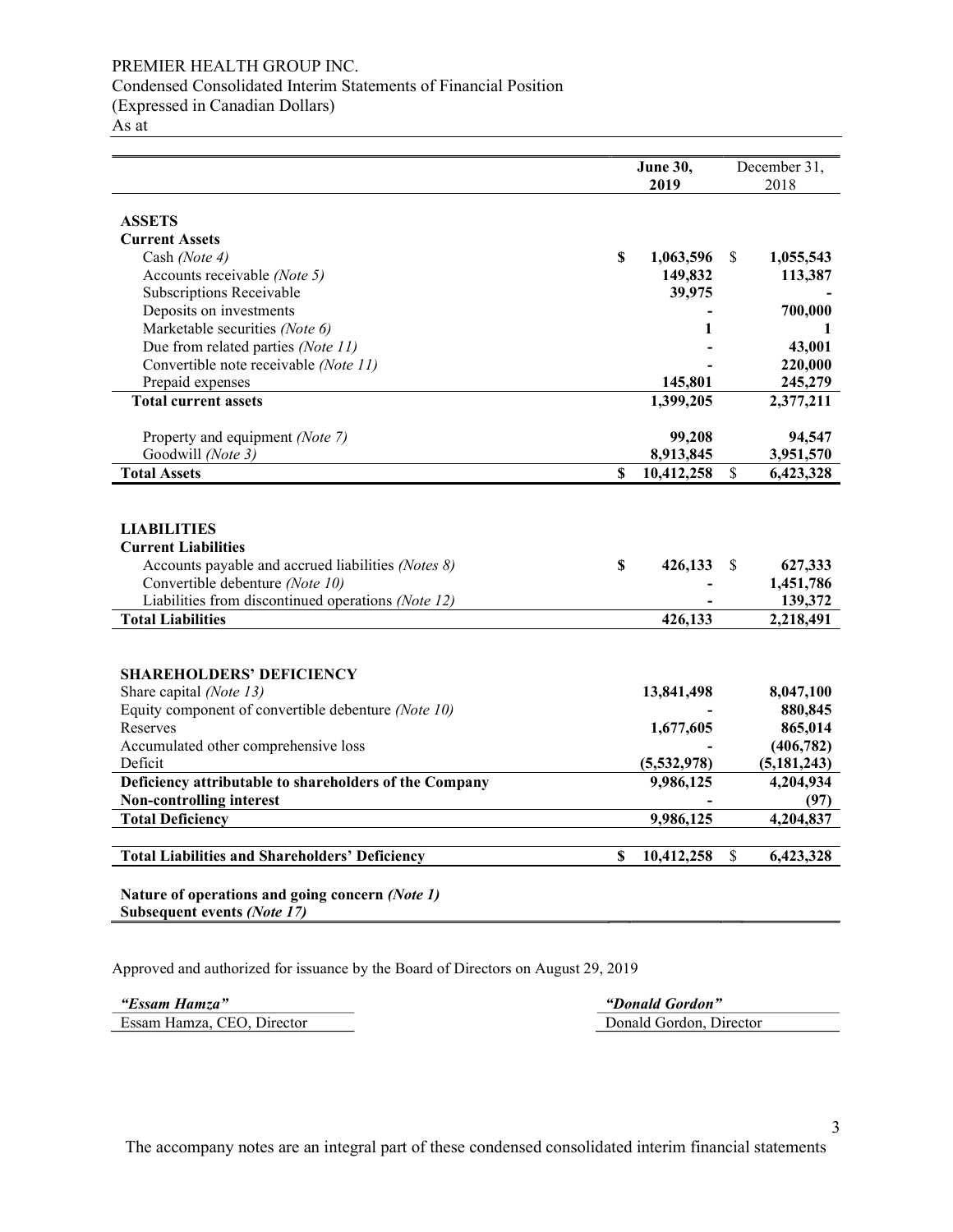# PREMIER HEALTH GROUP INC.

# Condensed Consolidated Interim Statements of Net Loss and Comprehensive Loss

(Expressed in Canadian Dollars)

For the periods ended

|                                                         |           | For the three-Month Period Ended |             |                          |                          | For the six-Month Period Ended |               |  |
|---------------------------------------------------------|-----------|----------------------------------|-------------|--------------------------|--------------------------|--------------------------------|---------------|--|
|                                                         |           | June 30, 2019                    |             | June 30, 2018            | June 30, 2019            |                                | June 30, 2018 |  |
|                                                         | (Note 12) |                                  |             | (Note $12$ )             | (Note 12)                |                                | (Note $12$ )  |  |
|                                                         |           |                                  |             |                          |                          |                                |               |  |
| <b>REVENUE</b>                                          | \$        | 1,061,569                        | \$          |                          | \$<br>2,161,899          | \$                             |               |  |
| <b>PHYSICIAN FEES</b>                                   |           | (534, 506)                       |             |                          | (1, 183, 258)            |                                |               |  |
| <b>GROSS PROFIT</b>                                     |           | 527,063                          |             |                          | 978,641                  |                                |               |  |
| <b>EXPENSES</b>                                         |           |                                  |             |                          |                          |                                |               |  |
| Accretion and interest expense on convertible debt      |           |                                  |             |                          |                          |                                |               |  |
| (Note 10, 11)                                           | \$        |                                  | \$          | 77,601                   | \$<br>86,330             | \$                             | 151,142       |  |
| Amortization                                            |           | 8,471                            |             |                          | 15,736                   |                                |               |  |
| Management fees (Note 11)                               |           |                                  |             | 10,500                   |                          |                                | 21,000        |  |
| Marketing and Advertising                               |           | 85,933                           |             |                          | 768,407                  |                                |               |  |
| Office and Administration                               |           | 117,106                          |             | 1,500                    | 222,316                  |                                | 3,000         |  |
| Professional fees                                       |           | 141,673                          |             | 7,962                    | 232,338                  |                                | 9,705         |  |
| Rent (Note 11)                                          |           | 65,121                           |             | 1,500                    | 122,559                  |                                | 3,000         |  |
| Stock Based Compensation (Note 13)                      |           | 448,975                          |             |                          | 765,907                  |                                |               |  |
| Transfer agent and regulatory fees                      |           | 8,935                            |             | 12,665                   | 19,713                   |                                | 15,165        |  |
| Wages and Salaries (Note 11)                            |           | 557,966                          |             |                          | 1,017,910                |                                |               |  |
| Interest Expense (Note 9)                               |           | 5,000                            |             | $\overline{\phantom{a}}$ | 5,000                    |                                |               |  |
|                                                         |           | 1,439,180                        |             | 111,728                  | 3,256,216                |                                | 203,012       |  |
|                                                         |           | (912, 117)                       |             | (111, 728)               | (2,277,575)              |                                | (203, 012)    |  |
| Foreign exchange gain (loss)                            |           |                                  |             | (38,609)                 | 37,819                   |                                | (77, 032)     |  |
| Gain (loss) on Sale of Clinicas (Note 12)               |           | (152, 975)                       |             |                          | (152, 975)               |                                |               |  |
| Gain (loss) from discontinued operations (Note 12)      |           |                                  |             | (16,979)                 | (22,967)                 |                                | (53, 972)     |  |
| Net loss for the period                                 | \$        | (1,065,092)                      | $\mathbf S$ | (167,316)                | \$<br>(2,415,698)        | \$                             | (334,016)     |  |
|                                                         |           |                                  |             |                          |                          |                                |               |  |
| Net income (loss) attributable to:                      |           |                                  |             |                          |                          |                                |               |  |
| Shareholders of the Company                             | \$        | (1,065,092)                      | \$          | (167, 314)               | \$<br>(2,415,707)        | \$                             | (334, 011)    |  |
| Non-controlling interest                                |           | $\bf{0}$                         |             | (2)                      | 9                        |                                | (5)           |  |
|                                                         | \$        | (1,065,092)                      | \$          | (167,316)                | \$<br>(2,415,698)        | \$                             | (334,016)     |  |
| Other comprehensive income (loss):                      |           |                                  |             |                          |                          |                                |               |  |
| Foreign currency translation                            |           |                                  |             | (1,272)                  |                          |                                | 3,113         |  |
| Other comprehensive income (loss)                       |           | $\blacksquare$                   |             | (1,272)                  | $\overline{\phantom{a}}$ |                                | 3,113         |  |
|                                                         |           |                                  |             |                          |                          |                                |               |  |
| Total comprehensive loss for the period                 | \$        | (1,065,092)                      | \$          | (168, 588)               | \$<br>(2,415,698)        | \$                             | (330,903)     |  |
| Other comprehensive income (loss) attributable to:      |           |                                  |             |                          |                          |                                |               |  |
| Shareholders of the Company                             | \$        |                                  | \$          | (1,271)                  | \$                       | \$                             | 3.110         |  |
| Non-controlling interest                                |           | $\overline{a}$                   |             | (1)                      |                          |                                | 3             |  |
|                                                         | \$        |                                  | \$          | (1,272)                  | \$                       | $\mathbb{S}$                   | 3,113         |  |
| Total comprehensive loss attributable to:               |           |                                  |             |                          |                          |                                |               |  |
| Shareholders of the Company                             | \$        | (1,065,092)                      | \$          | (168, 585)               | \$<br>(2,415,707)        | \$                             | (330,901)     |  |
| Non-controlling interest                                |           | 0                                |             | (3)                      | 9                        |                                | (2)           |  |
|                                                         | \$        | (1,065,092)                      | \$          | (168, 588)               | \$<br>(2,415,698)        | \$                             | (330,903)     |  |
| Basic and diluted loss per common share                 | \$        | (0.02)                           | \$          | (0.01)                   | \$<br>(0.04)             | \$                             | (0.01)        |  |
|                                                         |           |                                  |             |                          |                          |                                |               |  |
| Weighted average number of common shares<br>outstanding |           | 68,926,384                       |             | 34,944,031               | 66,746,964               |                                | 34,944,031    |  |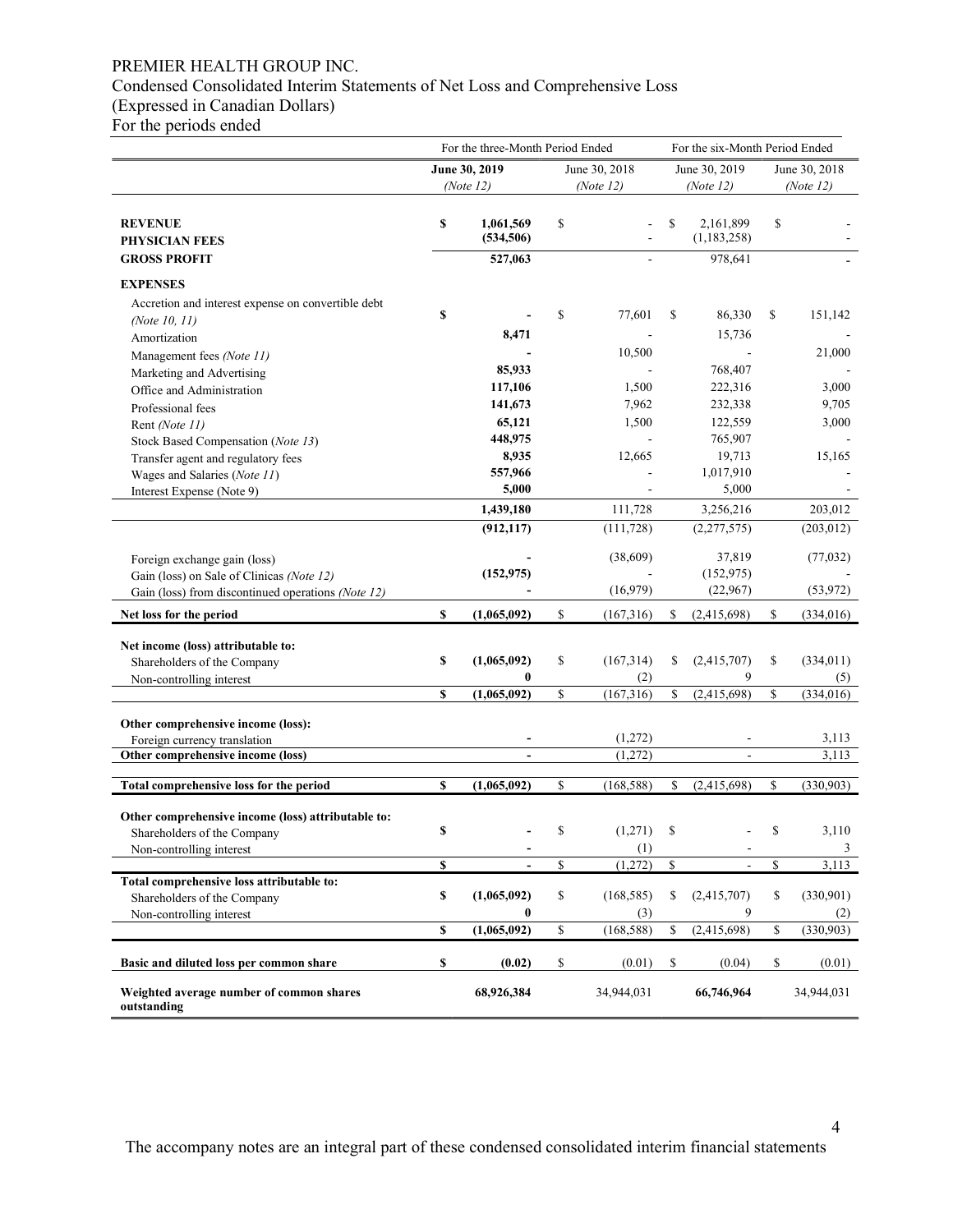# PREMIER HEALTH GROUP INC.

Condensed Consolidated Interim Statements of Changes in Shareholders' Equity (Deficiency)

(Expressed in Canadian Dollars)

|                                                                                          | Number of<br>outstanding<br>shares |              |            | Share capital |                | <b>Equity</b><br>component<br>of<br>convertible |                | <b>Share-based</b>        | Accumulated<br>other<br>comprehensive<br>income (loss) |    | Deficit                   |          | Non-<br>controlling<br>interest |    | <b>Total</b>                     |
|------------------------------------------------------------------------------------------|------------------------------------|--------------|------------|---------------|----------------|-------------------------------------------------|----------------|---------------------------|--------------------------------------------------------|----|---------------------------|----------|---------------------------------|----|----------------------------------|
| Balance, December 31, 2017<br>Currency translation adjustment<br>Net loss for the period | 34,944,031                         | <sup>S</sup> | 1,057,100  | <sup>S</sup>  | 880,845        | -S                                              |                | \$                        | (399, 107)<br>3,110                                    | S. | (2,497,890)<br>(334, 011) | -S       | (91)<br>3<br>(5)                | S  | (959, 143)<br>3,113<br>(334,016) |
| Balance, June 30, 2018                                                                   | 34,944,031                         | <b>S</b>     | 1,057,100  | <b>S</b>      | 880,845 \$     |                                                 | $\blacksquare$ | \$                        | (395, 997)                                             | \$ | (2,831,901)               | -S       | (93)                            | \$ | (1,290,046)                      |
| Shares issued for cash<br>Shares issued for business                                     | 14,220,000                         |              | 3,555,000  |               |                |                                                 |                |                           |                                                        |    |                           |          |                                 |    | 3,555,000                        |
| acquisition of HealthVue                                                                 | 12,000,000                         |              | 3,000,000  |               |                |                                                 |                |                           |                                                        |    |                           |          |                                 |    | 3,000,000                        |
| Shares issued for marketing and<br>advertising                                           | 500,000                            |              | 435,000    |               |                |                                                 |                |                           |                                                        |    |                           |          |                                 |    | 435,000                          |
| Stock-based compensation                                                                 |                                    |              |            |               |                |                                                 | 865,014        |                           |                                                        |    |                           |          |                                 |    | 865,014                          |
| Currency translation adjustment<br>Net loss for the period                               |                                    |              |            |               |                |                                                 |                |                           | (10,785)                                               |    | (2,349,342)               |          | (4)                             |    | (10,785)<br>(2,349,346)          |
| Balance, December 31, 2018                                                               | 61,664,031                         | <b>S</b>     | 8,047,100  | -S            | 880,845        | $\mathbf S$                                     | 865,014        | $\boldsymbol{\mathsf{S}}$ | (406, 782)                                             | S  | (5, 181, 243)             | <b>S</b> | (97)                            | \$ | 4,204,837                        |
| Shares issued for business                                                               |                                    |              |            |               |                |                                                 |                |                           |                                                        |    |                           |          |                                 |    |                                  |
| acquisition of Cloud Practice                                                            | 3,947,368                          |              | 3,000,000  |               |                |                                                 |                |                           |                                                        |    |                           |          |                                 |    | 3,000,000                        |
| <b>Private Placements</b>                                                                | 3,734,687                          |              | 2,427,570  |               |                |                                                 |                |                           |                                                        |    |                           |          |                                 |    | 2,427,570                        |
| <b>Share Issuance Cost</b>                                                               |                                    |              | (104,988)  |               |                |                                                 |                |                           |                                                        |    |                           |          |                                 |    | (104,988)                        |
| <b>Agent Warrants Issued</b>                                                             |                                    |              | (46, 684)  |               |                |                                                 | 46,684         |                           |                                                        |    |                           |          |                                 |    |                                  |
| <b>Exercise of Options</b>                                                               | 600,000                            |              | 300,000    |               |                |                                                 |                |                           |                                                        |    |                           |          |                                 |    | 300,000                          |
| Stock-based compensation                                                                 |                                    |              |            |               |                |                                                 | 765,907        |                           |                                                        |    |                           |          |                                 |    | 765,907                          |
| Sale of Clinicas                                                                         | 400,000                            |              | 218,500    |               | (880, 845)     |                                                 |                |                           | 399,770                                                |    | 2,071,072                 |          |                                 |    | 1,808,497                        |
| Currency translation adjustment                                                          |                                    |              |            |               |                |                                                 |                |                           | 7,012                                                  |    | (7,100)                   |          | 88                              |    |                                  |
| Net loss for the period                                                                  |                                    |              |            |               |                |                                                 |                |                           |                                                        |    | (2,415,707)               |          | 9                               |    | (2,415,698)                      |
| Balance, June 30, 2019                                                                   | 70,346,086                         | -S           | 13,841,498 | -S            | $\blacksquare$ | \$                                              | 1,677,605      | \$                        | $\blacksquare$                                         | \$ | (5,532,978)               | -S       |                                 | S  | 9,986,125                        |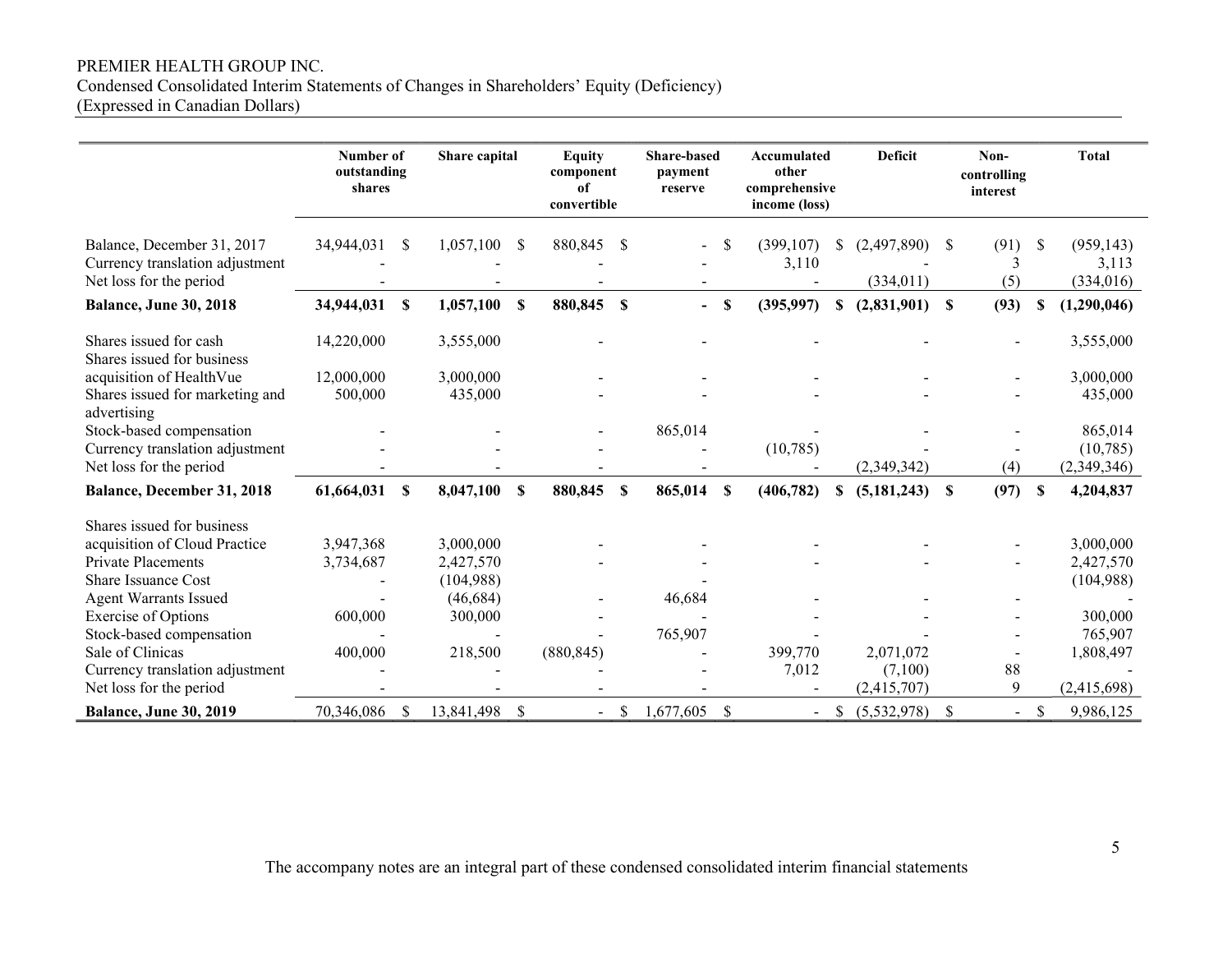# PREMIER HEALTH GROUP INC. Condensed Consolidated Interim Statements of Cash Flows (Expressed in Canadian Dollars)

| For the Six-Month Period Ended                                  |    | June 30,<br>2018 |                          |
|-----------------------------------------------------------------|----|------------------|--------------------------|
| Cash provided by (used in):                                     |    |                  |                          |
| <b>Operating activities</b>                                     |    |                  |                          |
| Net Gain (loss)                                                 | \$ | (2,415,698)      | \$<br>(334,016)          |
| Item not involving cash                                         |    |                  |                          |
| Accretion on convertible debenture                              |    | 44,174           | 69,440                   |
| Amortization                                                    |    | 15,736           |                          |
| Loss from discontinued operations                               |    | 22,967           |                          |
| Unrealized foreign exchange (gain) loss                         |    | (29, 236)        | 62,313                   |
| Stock-based compensation                                        |    | 765,907          |                          |
| Change in non-cash working capital components:                  |    |                  |                          |
| Accounts receivable                                             |    | (33,296)         | (2,142)                  |
| Prepaid expenses                                                |    | 110,486          |                          |
| Accounts payable and accrued liabilities                        |    | (2,012)          | 40,476                   |
| Due from related parties                                        |    |                  | 110,055                  |
| Net liabilities from discontinued operations                    |    |                  | 53,971                   |
| Net cash used in operating activities                           |    | (1,520,972)      | 97                       |
| <b>Investing activities</b>                                     |    |                  |                          |
| Acquisition of Cloud Practice                                   |    | (2,000,000)      |                          |
| Cash received from acquisition of Cloud Practice                |    | 107,092          |                          |
| Deposits on Investments                                         |    | 700,000          |                          |
| Loss on sale of Clinicas                                        |    | 152,975          |                          |
| Purchase of equipment                                           |    | (13, 649)        |                          |
| Net cash (used in) provided by investing activities             |    | (1,053,582)      |                          |
|                                                                 |    |                  |                          |
| <b>Financing activities</b><br>Proceeds from issuance of shares |    | 2,427,570        |                          |
| <b>Share Issuance Cost</b>                                      |    | (104,988)        |                          |
| Subscription receivable                                         |    | (39, 975)        |                          |
| <b>Exercise of Options</b>                                      |    | 300,000          |                          |
| Net cash provided by financing activities                       |    | 2,582,607        | $\overline{\phantom{a}}$ |
|                                                                 |    |                  |                          |
| Increase (decrease) in cash                                     |    | 8,053            | 97                       |
| Cash, beginning                                                 |    | 1,055,543        | 451                      |
| Cash, ending                                                    | \$ | 1,063,596        | \$<br>548                |
| Cash paid for interest                                          | \$ | 5,000            | \$                       |
| Cash paid for income tax                                        | \$ |                  | \$                       |
|                                                                 |    |                  |                          |

The accompany notes are an integral part of these condensed consolidated interim financial statements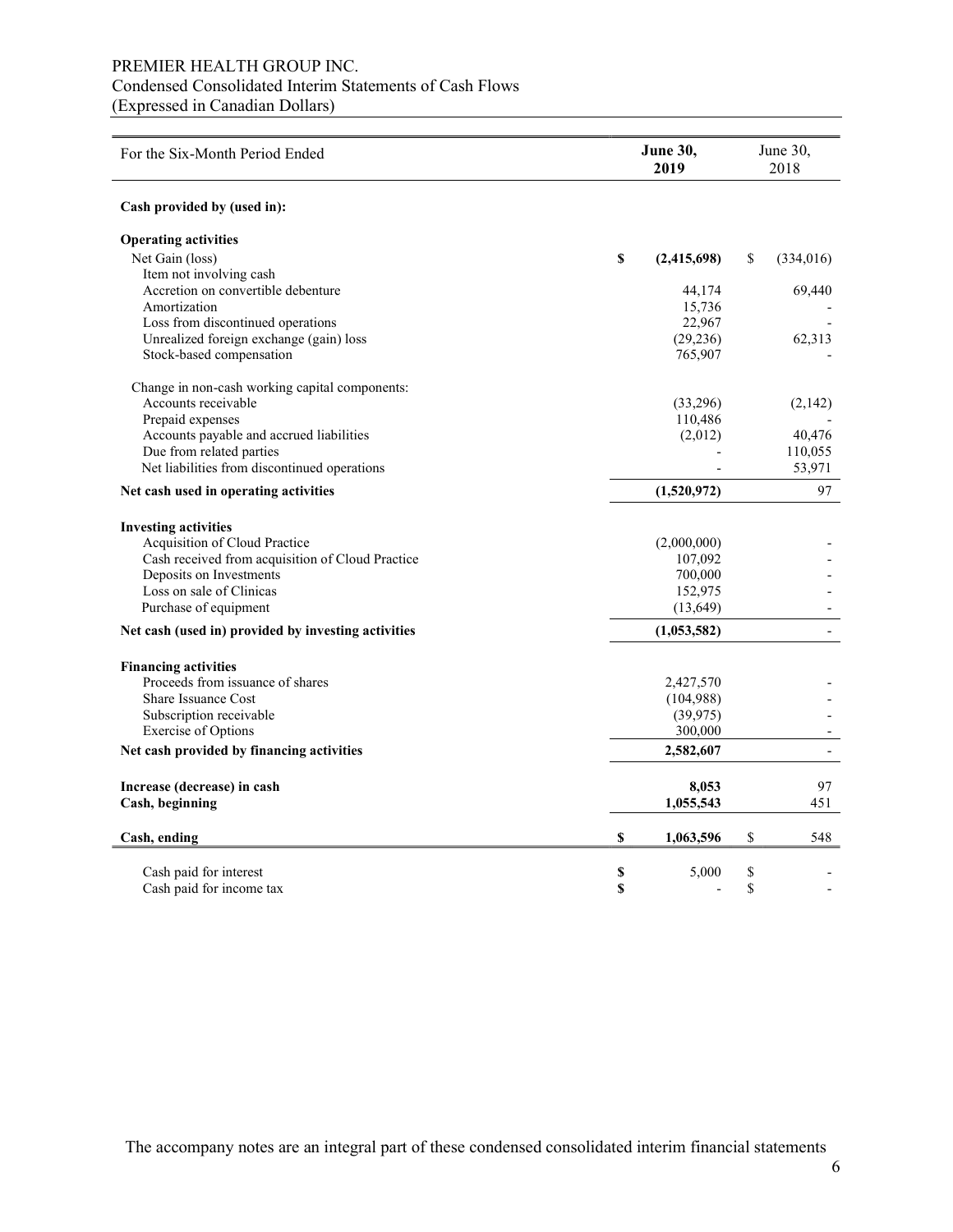#### 1. NATURE OF OPERATIONS AND GOING CONCERN

Premier Health Group Inc. (the "Company") was incorporated on September 19, 2013 and is a reporting issuer in British Columbia, Canada. The parent company of the Company was Web Watcher Systems Ltd. ("Web Watcher"), which was incorporated on April 16, 2010 pursuant to the British Columbia Act. The Company entered into to a Plan of Arrangement (the "Arrangement Agreement") with Web Watcher dated October 23, 2013. Pursuant to the Arrangement Agreement, the Company issued 14,403,698 common shares to the Web Watcher shareholders during the year ended December 31, 2016 in exchange for 100 common shares held by Web Watcher, and became a separate entity from Web Watcher.

On June 17, 2016, the Company completed the acquisition (99.9%) of a multidisciplinary rehabilitation business located in Santiago, Dominican Republic Premier named Clinicas de Rehabilitacion Precer, S. R. L. ("Clinicas"). As at December 31, 2018 and 2017, Clinicas was considered to be a discontinued operation. On April 1, 2019, the Company entered into a settlement agreement with the Company's former CEO, who is also the former sole shareholder of Clinicas, to complete the full transfer of the Company's 99.9% ownership of Clinicas and the forgiveness of the convertible debenture held by the former CEO issued on the original purchase of 99.9% of Clinicas (Note 12).

On August 1, 2018, the Company completed the acquisition of all the issued and outstanding shares of HealthVue Ventures Ltd. ("HealthVue") (Note 3). HealthVue provides telemedicine visits remotely and full-service family practice from its multiple clinic locations throughout the Lower Mainland in British Columbia.

On January 28, 2019 the Company completed the acquisition of all the issued and outstanding shares of Cloud Practice (Note 3). Cloud Practice is a technology company that offers cloud-based electronic medical records software, medical billing software and an online patient portal for medical clinics using a software as a service ("SAAS") model. Cloud Practice services over 280 clinics across Canada, 3000 doctors and has approximately 3 million patient charts in their database.

The Company is focused on innovative health care approaches that combine human skill-based expertise with emerging technologies. The Company, in conjunction with its subsidiary Cloud Practice, is developing proprietary technology to deliver quality healthcare through the combination of connected primary care clinics, telemedicine, and an artificial intelligence (AI) enabled patient portal.

The address of the Company's corporate office is 810-789 W Pender Street, Vancouver, British Columbia, Canada.

These condensed consolidated interim financial statements have been prepared using International Financial Reporting Standard ("IFRS") on a going concern basis which assumes the Company will be able to realize its assets and discharge its liabilities in the normal course of business rather than through a process of forced liquidation. While the Company has been successful in securing financings in the past, there is no assurance that it will be able to do so in the future. During the six months period ended June 30, 2019, the Company had net loss of \$2,415,698 (June 30, 2018 – \$334,016 loss) and as at June 30, 2019 had an accumulated deficit of \$5,532,978 (June 30, 2018 – \$2,831,901) which has been funded primarily by share subscriptions received and loans from non-related parties. As at June 30, 2019, the Company had a positive working capital of \$973,072. These factors indicate the existence of a material uncertainty that may cast significant doubt about the Company's ability to continue as a going concern. These financial statements do not include any adjustments relating to the recoverability and classification of recorded asset amounts and classification of liabilities that might be necessary should the Company be unable to continue in existence. The effect of any such adjustments could be material.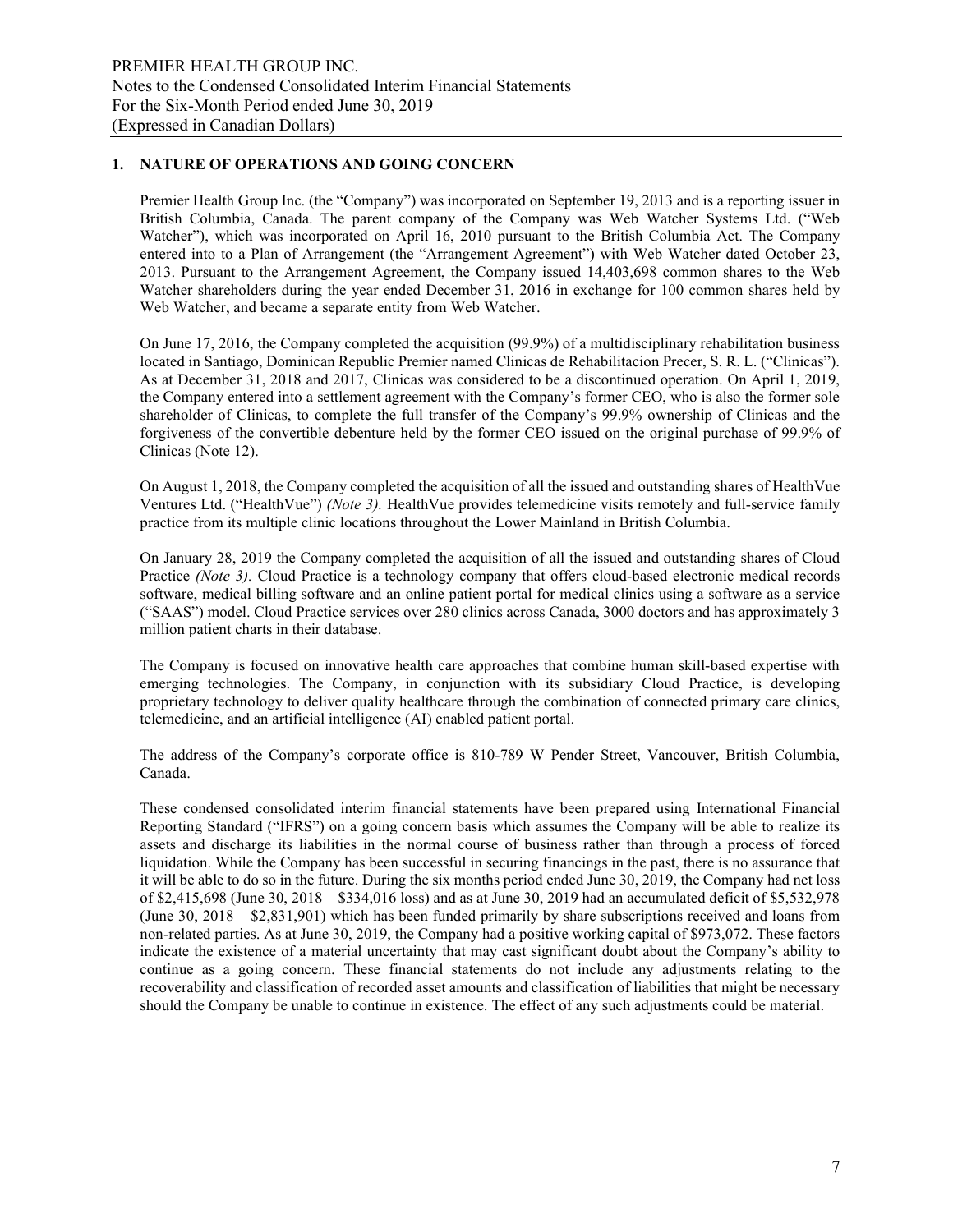## 2. SIGNIFICANT ACCOUNTING POLICIES

## a) Basis of Consolidation

The condensed consolidated interim financial statements include the accounts of the Company and its wholly controlled subsidiary, HealthVue Ventures Ltd. (Canada) ("HealthVue") and its wholly controlled subsidiary, Cloud Practice Inc. (Canada) ("Cloud Practice"). All inter-company transactions and balances have been eliminated on consolidation.

## b) Basis of Presentation

These condensed consolidated interim financial statements have been prepared in accordance with IFRS as issued by the International Accounting Standards Board ("IASB") and interpretations of the International Financial Reporting Interpretations Committee ("IFRIC").

These condensed consolidated interim financial statements are presented in Canadian dollars, which is the functional currency of the parent Company, HealthVue, and Cloud Practice. These consolidated financial statements have been prepared on a historical cost basis, except for certain financial instruments classified as fair value through profit or loss, and available-for-sale, which are stated at their fair value. In addition, these consolidated financial statements have been prepared using the accrual basis of accounting, except for certain cash flow information.

## c) Significant Accounting Judgments and Estimates

The preparation of the condensed consolidated interim financial statements in conformity with IFRS requires management to make estimates and assumptions. These estimates and assumptions affect the reported amounts of assets, liabilities, shareholders' equity, and the disclosure of contingent assets and liabilities, as at the date of the financial statements, and expenses for the years reported.

## Critical Judgements

The preparation of these condensed consolidated interim financial statements requires management to make judgements regarding the going concern of the Company, as previously discussed in Note 1, as well as the determination of functional currency. The functional currency is the currency of the primary economic environment in which an entity operates, and has been determined for each entity within the Company. The functional currency for the Company, HealthVue, and Cloud Practice has been determined to be the Canadian dollar.

## Key Sources of Estimation Uncertainty

Because a precise determination of many assets and liabilities is dependent upon future events, the preparation of financial statements in conformity with IFRS requires management to make estimates and assumptions that affect the reported amounts of assets and liabilities and the disclosure of assets and liabilities at the date of the financial statements and the reported amounts of expenses during the reporting periods. Actual results could differ from those estimates and such differences could be significant.

Significant estimates made by management affecting the consolidated financial statements include:

## Share-based Payments

Estimating fair value for granted stock options and compensatory warrants requires determining the most appropriate valuation model which is dependent on the terms and conditions of the grant. This estimate also requires determining the most appropriate inputs to the valuation model including the expected life of the option or warrant, volatility, dividend yield, and rate of forfeitures and making assumptions about them.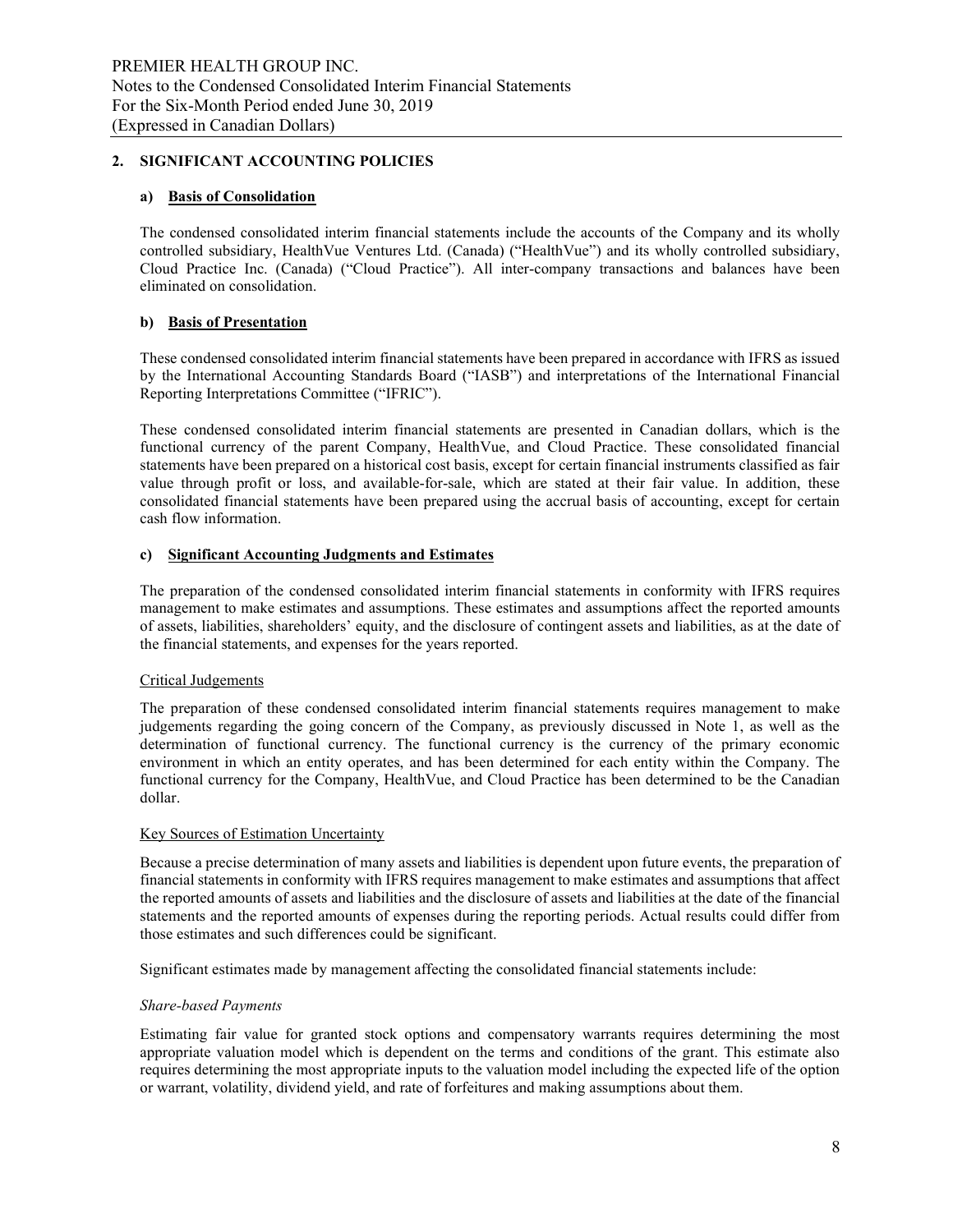#### c) Significant Accounting Judgments and Estimates (continued…)

#### Key Sources of Estimation Uncertainty (continued…)

#### Deferred Tax Assets & Liabilities

The estimation of income taxes includes evaluating the recoverability of deferred tax assets and liabilities based on an assessment of the Company's ability to utilize the underlying future tax deductions against future taxable income prior to expiry of those deductions. Management assesses whether it is probable that some or all of the deferred income tax assets and liabilities will not be realized. The ultimate realization of deferred tax assets and liabilities is dependent upon the generation of future taxable income, which in turn is dependent upon the successful discovery, extraction, development and commercialization of mineral reserves. To the extent that management's assessment of the Company's ability to utilize future tax deductions changes, the Company would be required to recognize more or fewer deferred tax assets or liabilities, and deferred income tax provisions or recoveries could be affected.

#### Useful Life of Property and Equipment

Property and equipment is depreciated over its estimated useful life. Estimated useful lives are determined based on current facts and past experience, and take into consideration the anticipated physical life of the asset, the potential for technological obsolescence, and regulations.

#### Allowance for Doubtful Accounts

The Company assesses the collectability of receivables on an ongoing basis. A provision for the impairment of receivables involves significant management judgement and includes the renew of individual receivables based on individual customers, current economic trends and analysis of historical bad debts.

## d) Cash

Cash is comprised of cash in banks and bank indebtedness.

#### e) Property and Equipment

Property and equipment is carried at cost, less accumulated depreciation and accumulated impairment losses.

The cost of an item of property and equipment consists of the purchase price, any costs directly attributable to bringing the asset to the location and condition necessary for its intended use and an initial estimate of the costs of dismantling and removing the item and restoring the site on which it is located. Amortization is provided at rates calculated to write off the cost of property and equipment, less its estimated residual value, using the rates and methods below:

| Furniture and equipment | 20% - declining balance |
|-------------------------|-------------------------|
| Computers               | 55% - declining balance |
| Software                | 55% - declining balance |
| Leasehold improvements  | 5 years - straight-line |

In the year of acquisition and disposal, the Company records half of the amortization expense.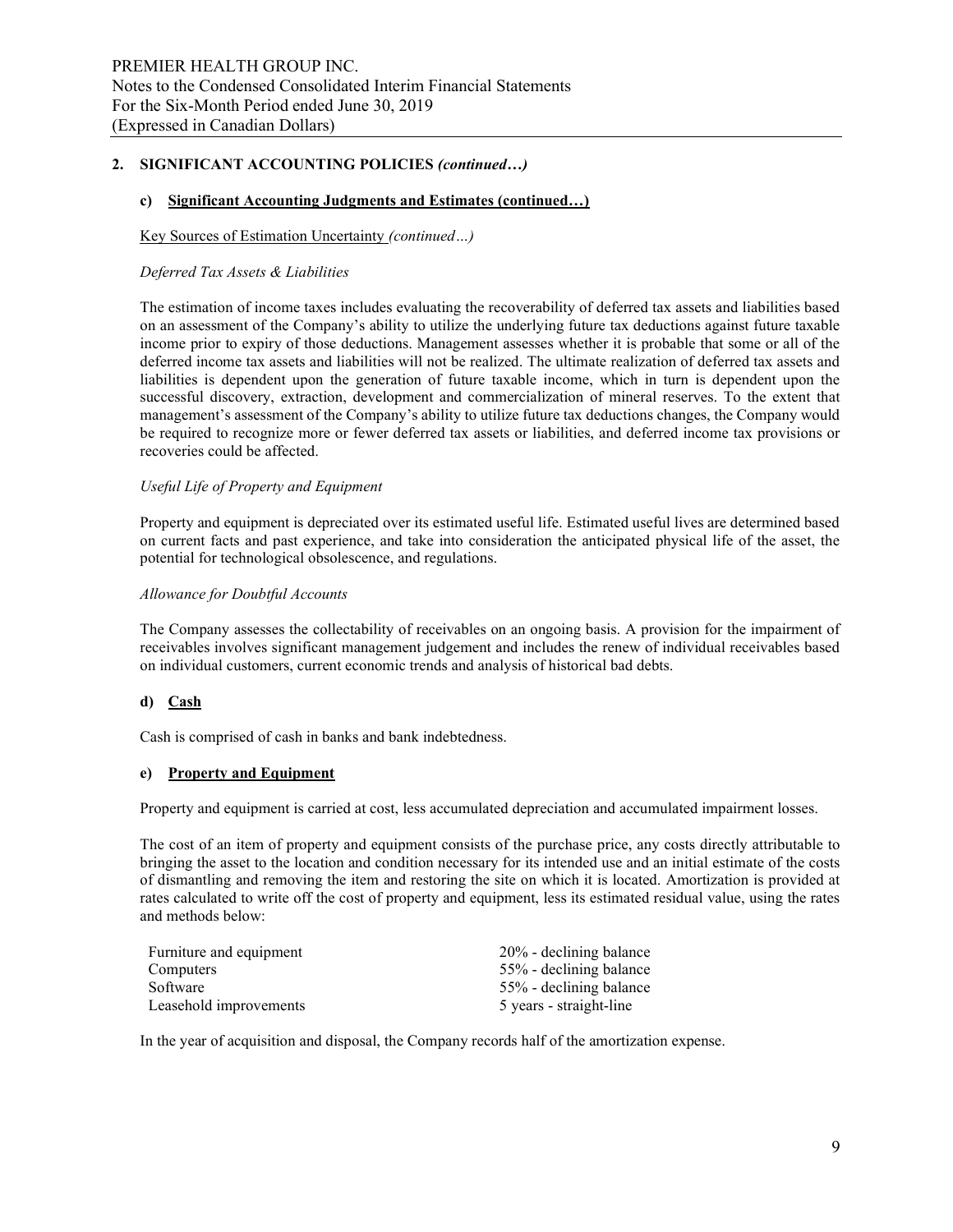## f) Impairment

At each financial position reporting date, the carrying amounts of the Company's long-lived assets are reviewed to determine whether there is any indication that those assets are impaired. If any such indication exists, the recoverable amount of the asset is estimated in order to determine the extent of the impairment, if any. The recoverable amount is the higher of fair value less costs to sell and value in use, which is the present value of future cash flows expected to be derived from the asset. If the recoverable amount of an asset is estimated to be less than its carrying amount, the carrying amount of the asset is reduced to its recoverable amount and the impairment loss is recognized in the profit or loss for the period.

For the purposes of impairment testing, long-lived assets are allocated to cash-generating units to which the operating activity relates. For an asset that does not generate largely independent cash inflows, the recoverable amount is determined for the cash-generating unit to which the asset belongs. Where an impairment loss subsequently reverses, the carrying amount of the asset (or cash-generating unit) is increased to the revised estimate of its recoverable amount, but so that the increased carrying amount does not exceed the carrying amount that would have been determined had no impairment loss been recognized for the asset (or cash-generating unit) in prior years. A reversal of an impairment loss is recognized immediately in profit or loss.

## g) Financial Instruments

Financial assets and financial liabilities are recognized on the consolidated statements of financial position when the Company becomes a party to the contractual provisions of the financial instrument.

The Company adopted all of the requirements of IFRS 9 Financial Instruments ("IFRS 9") as of January 1, 2018. IFRS 9 replaces IAS 39 Financial Instruments: Recognition and Measurement ("IAS 39"). IFRS 9 utilizes a revised model for recognition and measurement of financial instruments and a single, forward-looking "expected loss" impairment model. Most of the requirements in IAS 39 for classification and measurement of financial liabilities were carried forward in IFRS 9, so the Company's accounting policy with respect to financial liabilities is unchanged. As a result of the adoption of IFRS 9, management has changed its accounting policy for financial assets retrospectively, for any assets that continued to be recognized at the date of initial application. The change did not impact the carrying value of any financial assets or financial liabilities on the transition date.

The following is the Company's new accounting policy for financial instruments under IFRS 9:

## Classification

The Company classifies its financial instruments in the following categories: at fair value through profit and loss ("FVTPL"), at fair value through other comprehensive income (loss) ("FVTOCI") or at amortized cost. The Company determines the classification of financial assets at initial recognition. The classification of debt instruments is driven by the Company's business model for managing the financial assets and their contractual cash flow characteristics. Equity instruments that are held for trading are classified as FVTPL. For other equity instruments, on the day of acquisition the Company can make an irrevocable election (on an instrument-byinstrument basis) to designate them as at FVTOCI. Financial liabilities are measured at amortized cost, unless they are required to be measured at FVTPL (such as instruments held for trading or derivatives) or if the Company has opted to measure them at FVTPL.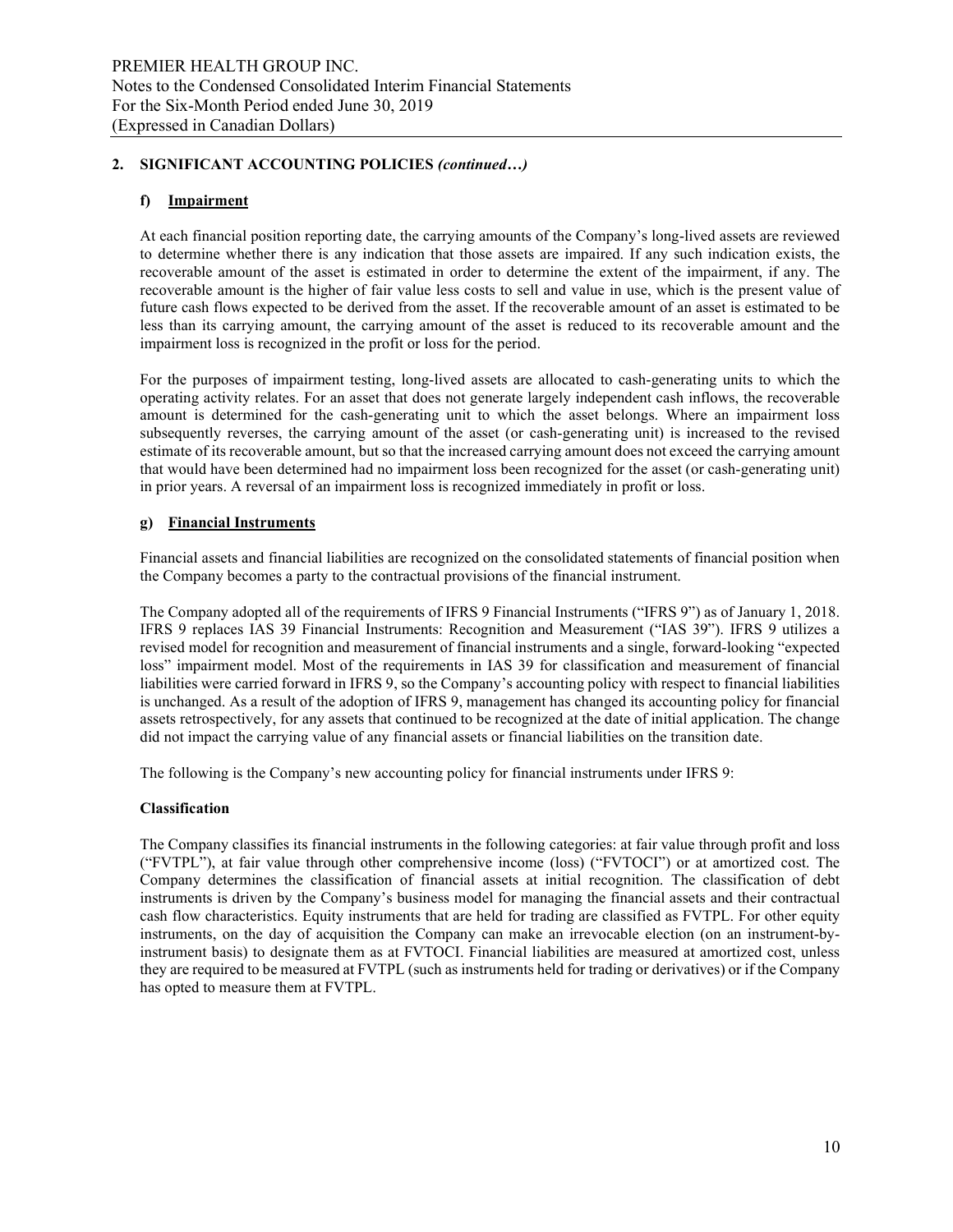#### g) Financial Instruments (continued…)

#### Measurement

#### Financial assets and liabilities at amortized cost

Financial assets and liabilities at amortized cost are initially recognized at fair value plus or minus transaction costs, respectively, and subsequently carried at amortized cost less any impairment.

#### Financial assets and liabilities at FVTPL

Financial assets and liabilities carried at FVTPL are initially recorded at fair value and transaction costs are expensed in the consolidated statements of loss and comprehensive loss. Realized and unrealized gains and losses arising from changes in the fair value of the financial assets and liabilities held at FVTPL are included in the consolidated statements of loss and comprehensive loss in the period in which they arise.

#### Debt investments at FVOCI

These assets are subsequently measured at fair value. Interest income calculated using the effective interest method, foreign exchange gains and losses and impairment are recognized in profit or loss. Other net gains and losses are recognized in OCI. On derecognition, gains and losses accumulated in OCI are reclassified to profit or loss.

#### Equity investments at FVOCI

These assets are subsequently measured at fair value. Dividends are recognized as income in profit or loss unless the dividend clearly represents a recovery of part of the cost of the investment. Other net gains and losses are recognized in OCI and are never reclassified to profit or loss.

#### Impairment of financial assets at amortized cost

The Company recognizes a loss allowance for expected credit losses on financial assets that are measured at amortized cost. At each reporting date, the Company measures the loss allowance for the financial asset at an amount equal to the lifetime expected credit losses if the credit risk on the financial asset has increased significantly since initial recognition. If at the reporting date, the financial asset has not increased significantly since initial recognition, the Company measures the loss allowance for the financial asset at an amount equal to the twelve month expected credit losses. The Company shall recognize in the consolidated statements of loss and comprehensive loss, as an impairment gain or loss, the amount of expected credit losses (or reversal) that is required to adjust the loss allowance at the reporting date to the amount that is required to be recognized.

#### Derecognition

#### Financial assets

The Company derecognizes financial assets only when the contractual rights to cash flows from the financial assets expire, or when it transfers the financial assets and substantially all of the associated risks and rewards of ownership to another entity.

#### Financial liabilities

The Company derecognizes a financial liability when its contractual obligations are discharged or cancelled or expired. The Company also derecognizes a financial liability when the terms of the liability are modified such that the terms and / or cash flows of the modified instrument are substantially different, in which case a new financial liability based on the modified terms is recognized at fair value.

Gains and losses on derecognition are generally recognized in profit or loss.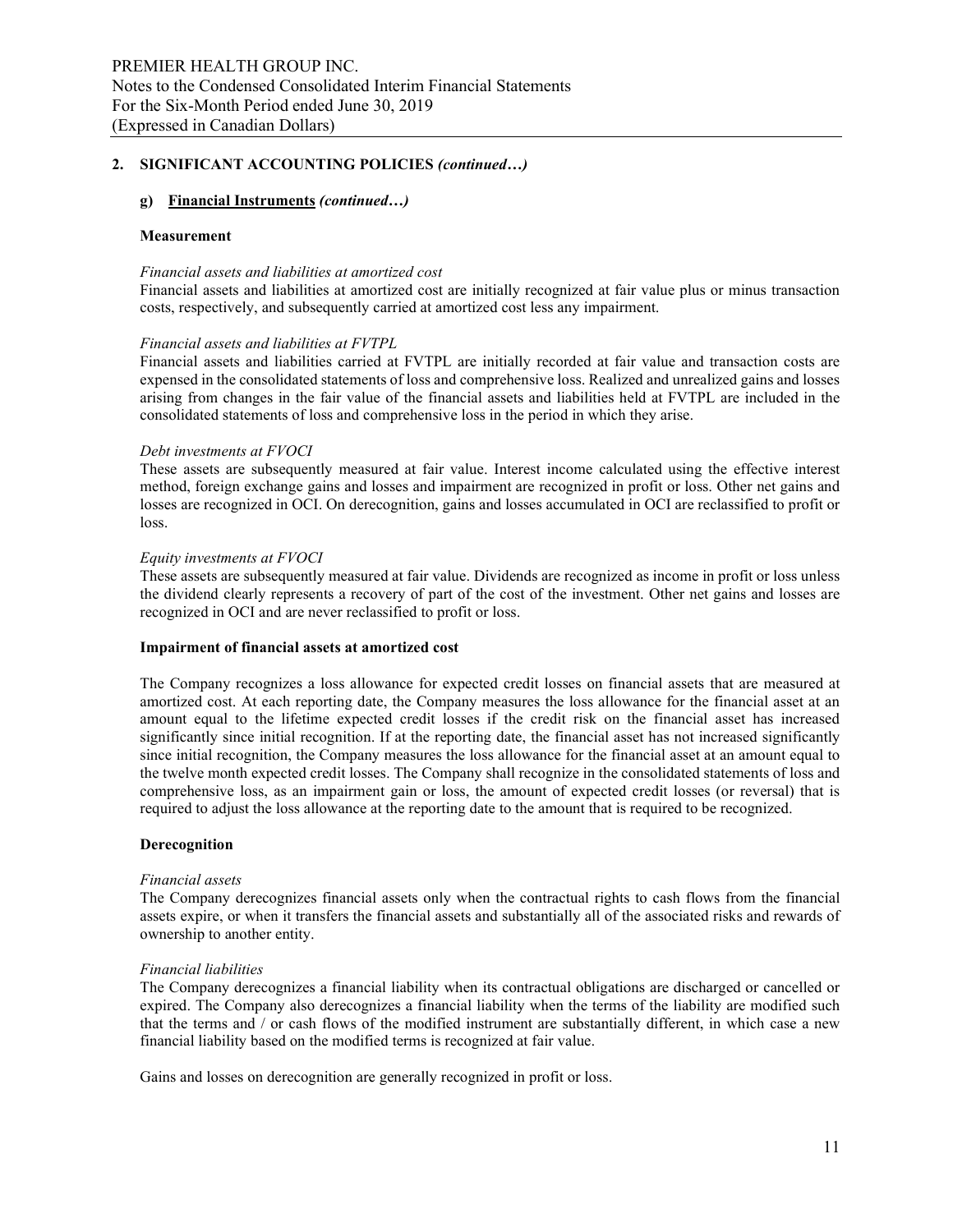#### g) Financial Instruments (continued…)

#### Derecognition (continued…)

The Company's financial assets and liabilities are recorded and measured as follows:

| <b>Asset or Liability</b>                | Category              | <b>Measurement</b> |  |  |
|------------------------------------------|-----------------------|--------------------|--|--|
| Cash                                     | <b>FVTPL</b>          | Fair value         |  |  |
| Marketable securities                    | Available-for-sale    | Fair value         |  |  |
| Accounts receivable                      | Loans and receivables | Amortized cost     |  |  |
| Due from related parties                 | Loans and receivables | Amortized cost     |  |  |
| Convertible notes receivable             | Loans and receivables | Amortized cost     |  |  |
| Notes receivable                         | Loans and receivables | Amortized cost     |  |  |
| Accounts payable                         | Other liabilities     | Amortized cost     |  |  |
| Due to related parties                   | Other liabilities     | Amortized cost     |  |  |
| Convertible debt                         | Other liabilities     | Amortized cost     |  |  |
| Liabilities from discontinued operations | Available for sale    | Fair value         |  |  |

The Company determines the fair value of financial instruments according to the following hierarchy based on the amount of observable inputs used to value the instrument.

Level 1 – Quoted prices are available in active markets for identical assets or liabilities as of the reporting date. Active markets are those in which transactions occur in sufficient frequency and volume to provide pricing information on an ongoing basis.

Level 2 – Pricing inputs are other than quoted prices in active markets included in Level 1. Prices in Level 2 are either directly or indirectly observable as of the reporting date. Level 2 valuations are based on inputs, including quoted forward prices for commodities, time value and volatility factors, which can be substantially observed or corroborated in the marketplace.

Level 3 – Valuations in this level are those with inputs for the asset or liability that are not based on observable market data.

Cash and marketable securities have been measured at fair value using Level 1 inputs.

## h) Revenue Recognition

The Company recognizes revenue when it has persuasive evidence of a contract, performance obligations have been identified and satisfied, payment items have been identified, and it is probable that the Company will collect the consideration it is entitled to.

The Company recognizes revenue from the rendering of independent medical assessments, patient services, and from the sale of medical software services using a SAAS model based in the accounting period in which the services are rendered and assessed on the basis of the actual service provided as a proportion of the total services to be provided.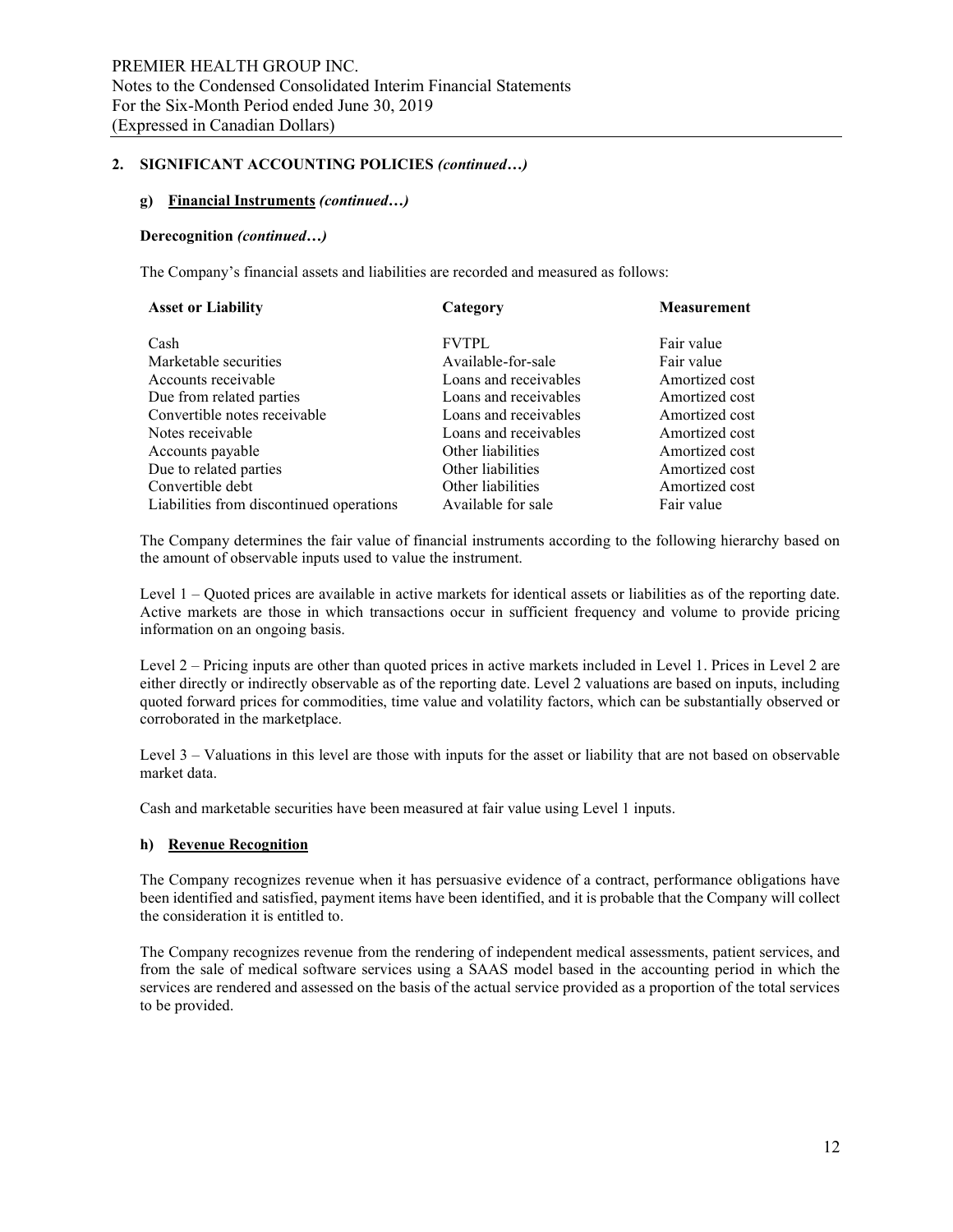## i) Earnings/(Loss) Per Share

Basic earnings/(loss) per share is computed by dividing the income/(loss) for the period from continuing operations by the weighted average number of common shares outstanding during the period. Contingently returnable escrow shares are removed from the calculation.

For diluted per share computations, assumptions are made regarding potential common shares outstanding during the period. The weighted average number of common shares is increased to include the number of additional common shares that would be outstanding if, at the beginning of the period, or at time of issuance, if later, all options and warrants are exercised. Proceeds from exercise are used to purchase the Company's common shares at their average market price during the period, thereby reducing the weighted average number of common shares outstanding. If these computations prove to be anti-dilutive, diluted earnings/(loss) per share is the same as basic earnings/(loss) per share.

## j) Share-Based Payments

The Company grants stock options to buy common shares of the Company to directors, officers, employees and service providers. The Company recognizes share-based compensation expense based on the estimated fair value of the options. A fair value measurement is made for each vesting instalment within each option grant and is determined using the Black-Scholes option-pricing model. The fair value of the options is recognized over the vesting period of the options granted as both share-based compensation expense and reserves. This includes a forfeiture estimate, which is revised for actual forfeitures in subsequent periods. The reserves account is subsequently reduced if the options are exercised and the amount initially recorded is then credited to capital stock.

In situations where equity instruments are issued to non-employees and some or all of the goods or services received by the entity as consideration cannot be specifically identified, they are measured at the fair value of the share-based payment. Otherwise, share-based payments are measured at the fair value of the goods or services received.

## k) Income Taxes

Income tax on profit or loss for the year comprises of current and deferred tax. Current tax is the expected tax paid or payable on the taxable income for the year, using tax rates enacted or substantively enacted at the statement of financial position date, and any adjustment to tax paid or payable in respect of previous years.

Deferred tax is recorded by providing for temporary differences between the carrying amounts of assets and liabilities for financial reporting purposes and the amounts used for taxation purposes.

A deferred tax asset is recognized only to the extent that it is probable that future taxable profits will be available against which the asset can be utilized. Deferred tax assets are reduced to the extent that it is no longer probable that the related tax benefit will be realized. The effect on deferred tax assets and liabilities of a change in income tax rates is recognized in the period that includes the date of the enactment or substantive enactment of the change. Deferred tax assets and liabilities are presented separately except where there is a right of set-off within fiscal jurisdictions.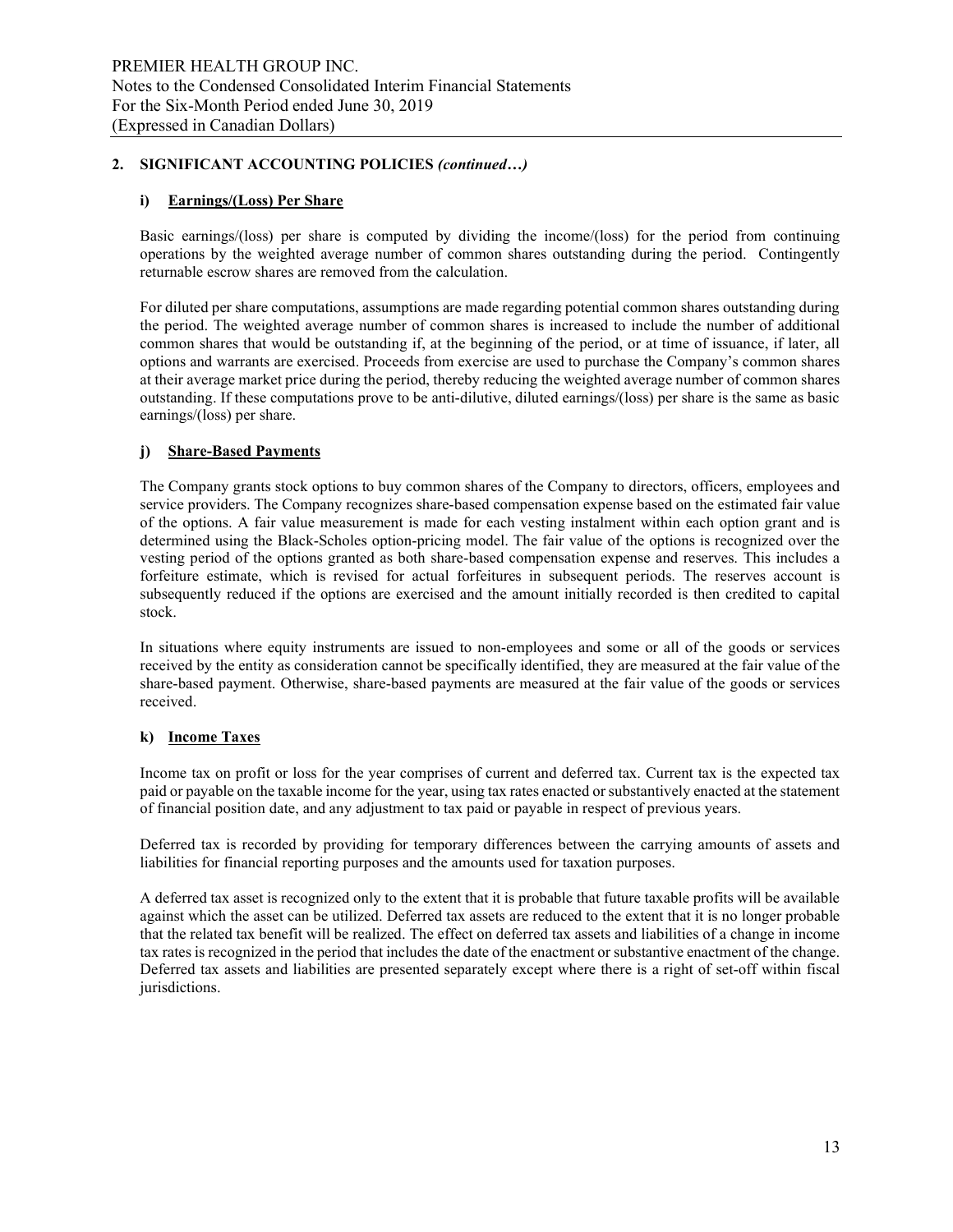## l) Foreign Currency Translation

The functional currency of the Company, HealthVue and Cloud Practice is the Canadian Dollar. The presentation currency of the consolidated financial statements is the Canadian Dollar.

## Transactions and balances:

Foreign currency transactions are translated into functional currency using the exchange rates prevailing at the date of the transaction. Foreign currency monetary items are translated at the period-end exchange rate. Nonmonetary items measured at historical cost continue to be carried at the exchange rate at the date of the transaction. Non-monetary items measured at fair value are reported at the exchange rate at the date when fair values were determined.

Exchange differences arising on the translation of monetary items or on settlement of monetary items are recognized in profit or loss in the period in which they arise, except where deferred in equity as a qualifying cash flow or net investment hedge.

Exchange differences arising on the translation of non-monetary items are recognized in other comprehensive income to the extent that gains and losses arising on those non-monetary items are also recognized in other comprehensive income. Where the non-monetary gain or loss is recognized in profit or loss, the exchange component is also recognized in profit or loss.

## Foreign operations:

The financial results and position of foreign operations whose functional currency is different from the Company's presentation currency are translated as follows:

- assets and liabilities are translated at period-end exchange rates prevailing at that reporting date; and
- income and expenses are translated at average exchange rates for the period.

Exchange differences arising on translation of foreign operations are recognized in other comprehensive income and recorded in the Company's foreign currency translation reserve in equity. These differences are recognized in the profit or loss in the period in which the operation is disposed.

## m) Comprehensive Income (Loss)

Comprehensive income (loss) is the change in the Company's net assets that results from transactions, events and circumstances from sources other than the Company's shareholders and includes items that are not included in net profit. Other comprehensive income (loss) consists of changes to unrealized gain and losses on available for sale financial assets, changes to unrealized gains and losses on the effective portion of cash flow hedges and changes to foreign currency translation adjustments of self-sustaining foreign operations during the period. Comprehensive income measures net earnings for the period plus other comprehensive income. Amounts reported as other comprehensive income (loss) are accumulated in a separate component of shareholders' equity (deficiency) as accumulated other comprehensive income (loss).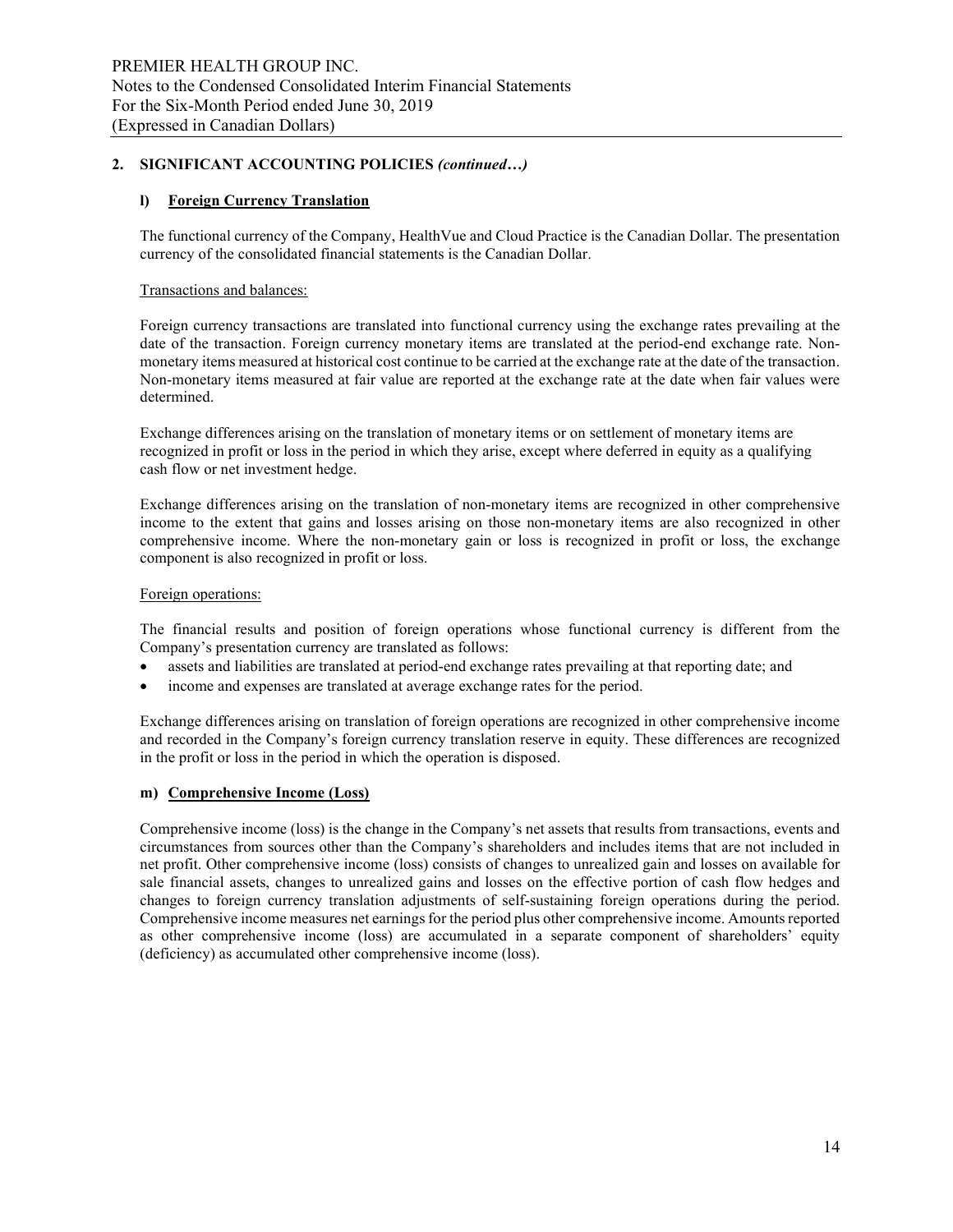## n) Non-controlling Interest

Non-controlling interest is measured at its proportionate share of the acquiree's identifiable net assets or liabilities. Net income or loss and comprehensive income or loss for the period are allocated between non-controlling interest and shareholders of the parent. Non-controlling interest in subsidiaries must be presented in the consolidated statement of financial position within equity, separately from the equity of the owners of the parent.

Changes in the Company's interest in a subsidiary that do not result in a loss of control are accounted for as equity transactions.

## o) Reclassification

Certain prior period's amounts have been reclassified to conform to the current year's presentation.

## p) Accounting Standards Issued but not yet Effective

## New standard IFRS 16 – "Leases"

This new standard replaces IAS 17 "Leases" and the related interpretative guidance. IFRS 16 applies a control model to the identification of leases, distinguishing between a lease and a service contract on the basis of whether the customer controls the asset being leased. For those assets determined to meet the definition of a lease, IFRS 16 introduces significant changes to the accounting by lessees, introducing a single, on-balance sheet accounting model that is similar to current finance lease accounting, with limited exceptions for short-term leases or leases of low value assets. Lessor accounting is not substantially changed. The standard is effective for annual periods beginning on or after January 1, 2019, with early adoption permitted for entities that have adopted IFRS 15. The Company has assessed the impact of this change, which will result in the reclassification of the Company's leases of its rental properties as financing leases.

Other accounting standards and amendments to existing accounting standards that have been issued and have future effective dates are not applicable or are not expected to have a significant impact on the Company's consolidation financial statements.

## 3. BUSINESS ACQUISITION

## HealthVue Ventures Ltd.

On August 1, 2018, the Company completed the acquisition of all of the issued and outstanding shares of HealthVue. HealthVue provides telemedicine visits remotely and full-service family practice from its multiple clinic locations throughout the Lower Mainland in British Columbia. Pursuant to the acquisition agreement, the Company issued 12,000,000 common shares of the Company and \$999,967 cash payment to the former owners of HealthVue.

The acquisition of HealthVue by the Company is considered to be a business combination. Pursuant to the business combination transactions, the asset acquired from the acquisition is to be recorded at their estimated fair values in accordance with IFRS 3 – Business Combination. The allocation of the purchase consideration is as follows: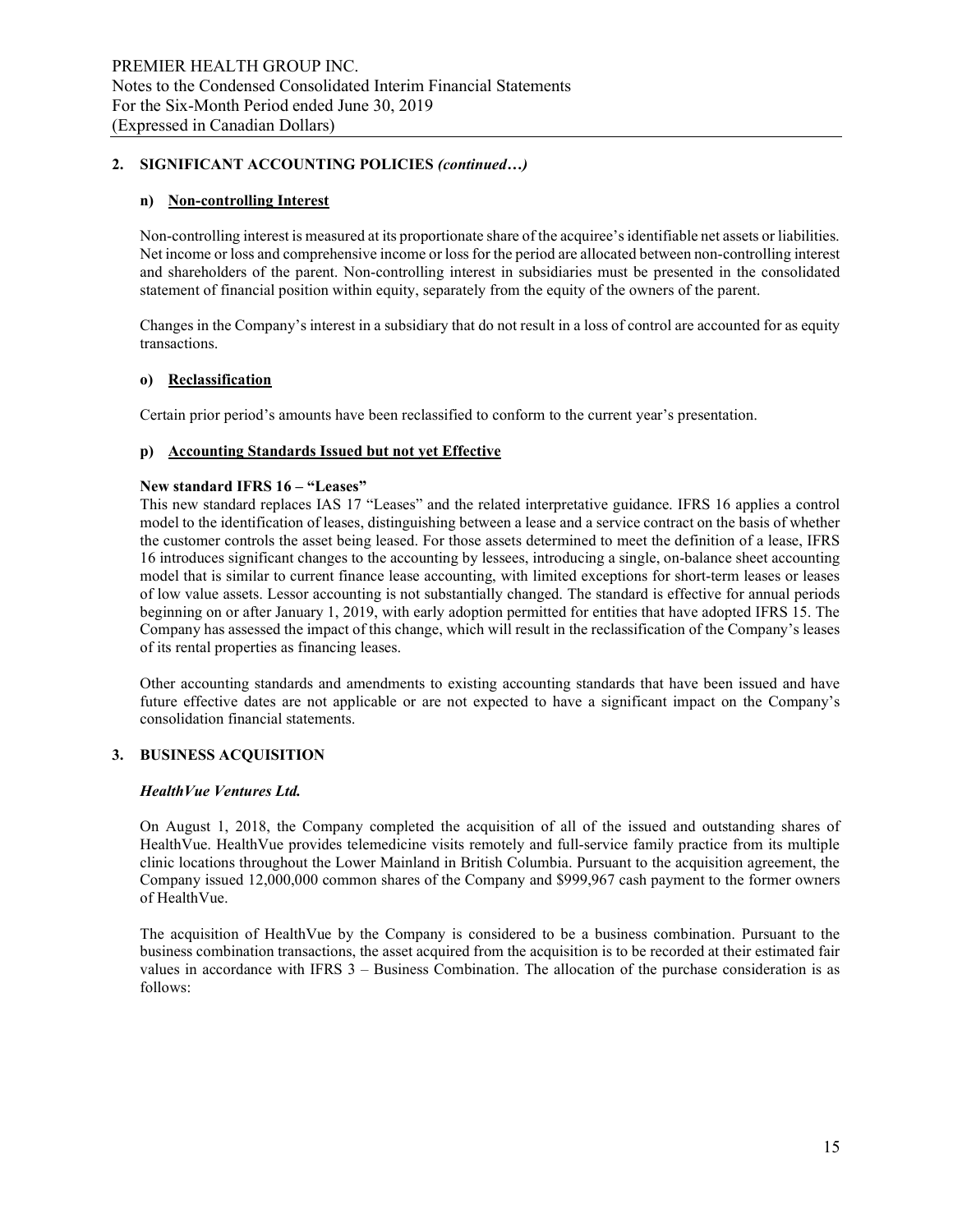## 3. BUSINESS ACQUISITION (continued…)

#### HealthVue Ventures Ltd. (continued…)

| <b>Purchase price:</b>                                              |                 |
|---------------------------------------------------------------------|-----------------|
| Fair value of common shares issued (12,000,000 at \$0.25 per share) | \$<br>3,000,000 |
| Cash paid                                                           | 999,967         |
| Total consideration paid                                            | \$<br>3,999,967 |
| <b>Allocated as follows:</b>                                        |                 |
| Cash                                                                | 323,108         |
| Accounts receivable                                                 | 2,603           |
| Prepaid                                                             | 8.487           |
| Property and equipment                                              | 105,910         |
| Accounts payable                                                    | (391, 711)      |
| Net assets acquired                                                 | 48,397          |
| Goodwill acquired                                                   | \$<br>3,951,570 |

#### Cloud Practice Inc.

On January 28, 2019, the Company completed the acquisition of all of the issued and outstanding shares of Cloud Practice. Cloud Practice provides cloud-based electronic medical records software and other medical applications using a SAAS model. Pursuant to the acquisition agreement, the Company issued 3,947,368 common shares of the Company and will pay \$2,000,000 cash payment to the former owners of Cloud Practice as follows: (i) \$500,000 paid on December 5, 2018, (ii) \$500,000 paid on January 28, 2019, (iii) \$500,000 paid on April 1, 2019 (subsequent to March 31, 2019), (iv) \$500,000 payable on June 5, 2019 (subsequent to March 31, 2019).

The acquisition of Cloud Practice by the Company is considered to be business a combination. Pursuant to the business combination transactions, the asset acquired from the acquisition is to be recorded at their estimated fair values in accordance with IFRS 3 – Business Combination. The allocation of the purchase consideration is as follows:

| <b>Purchase price:</b>                                             |                 |
|--------------------------------------------------------------------|-----------------|
| Fair value of common shares issued (3,947,368 at \$0.76 per share) | \$<br>3,000,000 |
| Cash paid                                                          | 1,000,000       |
| Cash Installments – Deferred acquisition cost                      | 1,000,000       |
| Total consideration paid                                           | \$<br>5,000,000 |
| <b>Allocated as follows:</b>                                       |                 |
| Cash                                                               | 107,092         |
| Accounts receivable                                                | 3.149           |
| Prepaid                                                            | 11,008          |
| Property and equipment                                             | 6,748           |
| Accounts payable                                                   | (90, 272)       |
| Net assets acquired                                                | 37,725          |
| Goodwill acquired                                                  | \$<br>4,962,275 |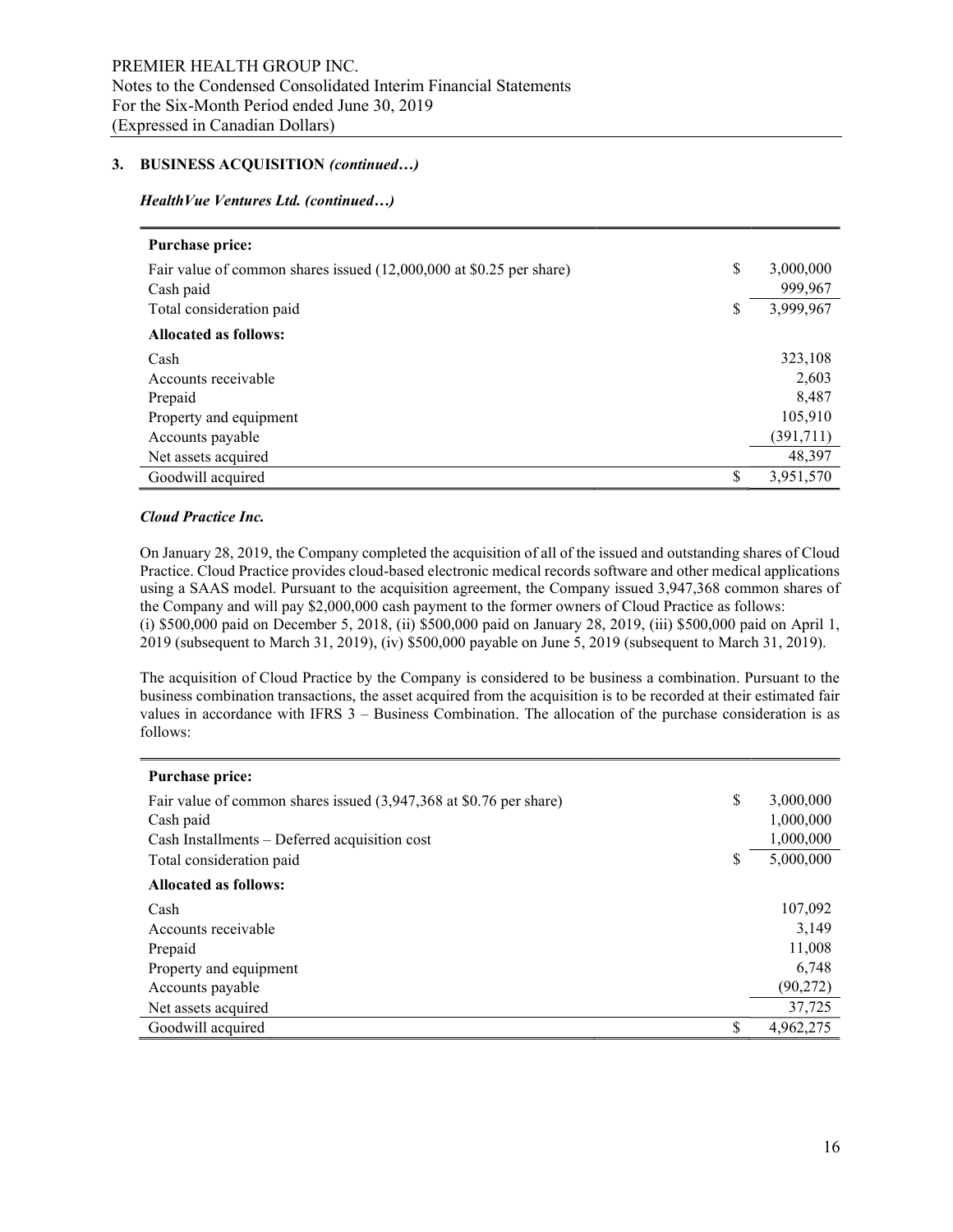## 4. CASH

Cash consist of cash held with banks, as well as overdraft facilities at those banks.

# 5. ACCOUNTS RECEIVABLE

Accounts receivable consist of the following:

|                                          | <b>June 30,</b> | December 31, |
|------------------------------------------|-----------------|--------------|
|                                          | 2019            | 2018         |
| Trade receivables                        | 109,257         | 197,444      |
| GST receivable                           | 40,575          | 25,340       |
| Allowance for doubtful account           |                 | (93, 792)    |
| Receivables from discontinued operations |                 | (15,605)     |
|                                          | 149,832         | 113,387      |

# 6. MARKETABLE SECURITIES

The Company owns 4,000,000 shares of Moag Copper Gold Resources Inc. ("MOG"). The shares were acquired in exchange for 20,000,000 common shares of the Company. MOG shares were under ceased trading order as at June 30, 2019 and December 31, 2018, and therefore, the Company has valued the investments in MOG shares at \$1.

On May 9, 2016, the Company acquired 1,000,000 shares of CENTRIC HEALTH CORP. ("CHH"), for 200,000 units of the Company, valued at \$250,000. Each unit consists of one share and one share purchase warrant of the Company. Each warrant shall entitle the holder to purchase one common share of the Company at a price of \$1.50 per share for a period of two years from date of issuance. During the year ended December 31, 2017, the Company sold 925,000 shares of CHH shares for total proceeds of \$707,030, resulting in a realized gain of \$475,780. As at June 30, 2019, the Company no longer holds any shares in CHH.

Total marketable securities:

|                                  |   | <b>MOG</b> | <b>CHH</b>    |   | <b>Total</b> |
|----------------------------------|---|------------|---------------|---|--------------|
| Cost                             |   |            |               |   |              |
| Balance at December 31, 2016     | S | 400,000    | \$<br>231,250 | S | 631,250      |
| Dispositions                     |   |            | (231, 250)    |   | (231, 250)   |
| Balance at December 31, 2018     |   |            |               |   |              |
| and June 30, 2019                |   | 400,000    |               |   | 400,000      |
| <b>Adjustments to Fair Value</b> |   |            |               |   |              |
| Balance at December 31, 2016     |   | (399, 999) | 305,250       |   | (94, 749)    |
| Adjustment for the year          |   |            | (305, 250)    |   | (305, 250)   |
| Balance at December 31, 2017,    |   |            |               |   |              |
| December 31, 2018, and June      |   |            |               |   |              |
| 30, 2019                         |   | (399,999)  |               |   | (399, 999)   |
| <b>Fair Value</b>                |   |            |               |   |              |
| At December 31, 2018 and June    |   |            |               |   |              |
| 30, 2019                         |   |            | \$            |   |              |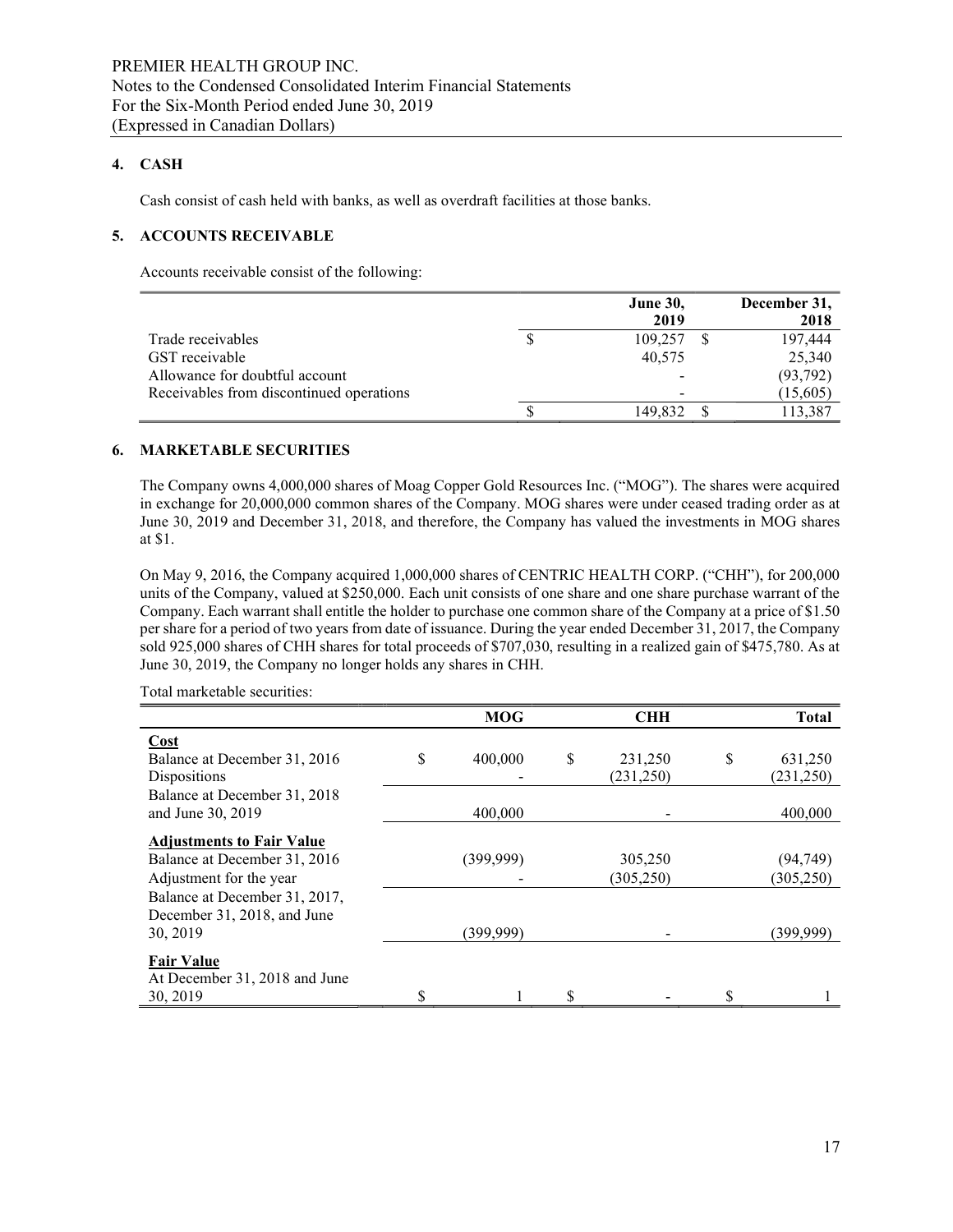## 7. PROPERTY AND EQUIPMENT

|                                 |    |           |    |                  |    |                 |     | Leasehold   |    | Total   |
|---------------------------------|----|-----------|----|------------------|----|-----------------|-----|-------------|----|---------|
|                                 |    | Equipment |    | <b>Computers</b> |    | <b>Software</b> |     | improvement |    |         |
| Cost                            |    |           |    |                  |    |                 |     |             |    |         |
| December 31, 2018               | \$ | 34,526    | S  | 20,308           | S  | 497             | S   | 53,766      | S  | 109,097 |
| Business acquisition (Note 3)   |    | 2,795     |    | 3,953            |    | -               |     |             |    | 6,748   |
| Additions                       |    | 1,589     |    | 12.060           |    | -               |     |             |    | 13,649  |
| Balance at June 30, 2019        | 'N | 38,910    | S  | 36,321           | S. | 497             | \$  | 53,766      | \$ | 129,494 |
| <b>Accumulated Amortization</b> |    |           |    |                  |    |                 |     |             |    |         |
| December 31, 2018               | \$ | 3,272     | S  | 5,765            | S  | 137             | \$. | 5,376       | S  | 14,550  |
| Amortization                    |    | 3,466     |    | 6,794            |    | 99              |     | 5,377       |    | 15,736  |
| Balance at June 30, 2019        |    | 6,738     | S  | 12,559           | S  | 236             | S   | 10,753      | \$ | 30,286  |
| <b>Net Book Value</b>           |    |           |    |                  |    |                 |     |             |    |         |
| December 31, 2018               | \$ | 31,254    | S  | 14,543           | \$ | 360             | \$  | 48,390      | \$ | 94,547  |
| June 30, 2019                   | \$ | 32,172    | \$ | 23,762           | \$ | 261             | \$  | 43,013      | S  | 99,208  |

## 8. ACCOUNTS PAYABLE AND ACCRUED LIABILITIES

|                                                             | <b>June 30,</b> | December 31, |
|-------------------------------------------------------------|-----------------|--------------|
|                                                             | 2019            | 2018         |
| Accounts payables                                           | 411,133         | 392,832      |
| Accrued liabilities                                         | 15,000          | 82,020       |
| Interest payable on convertible debentures <i>(Note 10)</i> |                 | 241,120      |
| Accounts payables from discontinued operations              |                 | (88, 639)    |
|                                                             | 426,133         | 627,333      |

## 9. NOTE PAYABLE

As at March 31, 2019, the Company owed a promissory note payable of \$500,000 to a non-related party. The amount owing is unsecured, bears a fixed interest amount of \$5,000, and is due on demand. The note payable and interest owing of 5,000 was paid by the Company in full on May 7, 2019.

#### 10. CONVERTIBLE DEBENTURE

During the year ended December 2016, the Company issued a convertible debenture to the former sole shareholder of Clinicas, who is also a director of the Company. The debenture has a face value of \$1,931,700 (US\$1,500,000) which matures on June 21, 2021 (the "Maturity Date"). The debenture accrues interest at a rate of 8.5% per annum, calculated and paid annually. At the option of the debenture holder, the debenture shall be convertible at any time prior to the Maturity Date in whole into common shares of the Company at a price of \$0.25 per common share.

On issuance, \$880,845, attributed to the equity conversion features of the debenture was classified as an equity component of the convertible debenture. The debt component (calculated using an effective interest rate of 26.6%) will be accreted systematically to its face value over the term of the note by the recording of additional accretion expense. \$44,174 accretion, and \$42,156 interest was recorded as expense for the period ended March 31, 2019 and June 30, 2019 (2018 – accretion and interest of \$151,142).

As at March 31, 2019, the value of this convertible debenture was \$1,466,724 (December 31, 2018 - \$1,451,786). On April 1, 2019, a settlement agreement was entered to complete the full transfer of the Company's 99.9% ownership of Clinicas and the forgiveness of the convertible debenture issued on the original purchase of 99.9% of Clinicas. Since this debt was forgiven on April 1, 2019, as at June 30, 2019, the convertible debenture and its equity component of \$880,845 are no longer outstanding *(Note 12)*.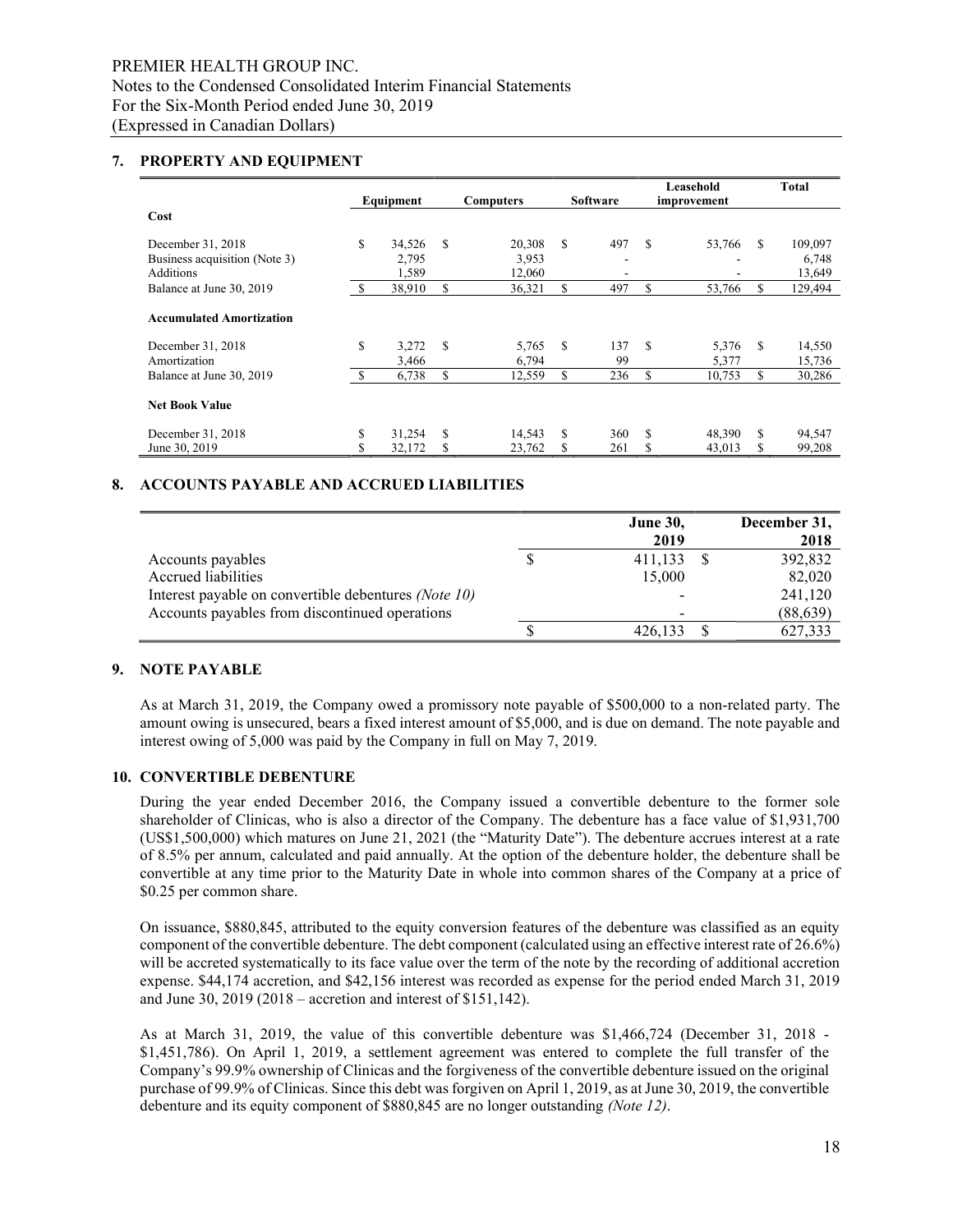#### 11. RELATED PARTY TRANSACTIONS

Key management personnel are those persons having authority and responsibility for planning, directing and controlling the activities of the Company, directly or indirectly. Key management personnel include the Company's executive officers and Board of Director members.

The aggregate values of transactions relating to key management personnel were as follows:

|                                                                                            | <b>June 30,</b><br>2019        | <b>June 30,</b><br>2018 |
|--------------------------------------------------------------------------------------------|--------------------------------|-------------------------|
| Management fees to the former CFO                                                          | \$<br>$\overline{\phantom{0}}$ | 21,000                  |
| Administration fees paid to a company owned by the former CFO                              | $\overline{\phantom{a}}$       | 3,000                   |
| Rent paid to a company owned by the former CFO                                             |                                | 3,000                   |
| Salaries paid to the CEO                                                                   | 120,000                        |                         |
| Salaries paid to the CFO                                                                   | 50,000                         |                         |
| Salaries paid to the COO                                                                   | 50,000                         |                         |
| Consulting fees to the former CEO, included in loss from discontinued operations (Note 12) |                                | 7,821                   |
| Stock-based compensation to the CEO, CFO and COO                                           |                                |                         |
| Accretion and interest expense on convertible debenture to the former CEO (Note 10)        | 86,330                         | 151.142                 |

As at March 31, 2019, and December 31, 2019, the Company had \$43,001 (December 31, 2018 - \$43,001) due from the former CFO and a company owned by the former CFO. The former CFO is also a director of the Company. This amount is non-interest bearing. This amount owing to the Company by the former CFO was assigned to the former CEO, as part of the settlement agreement entered on April 1, 2019 (Refer to Note 12 for further details). As at June 30, 2019, no amounts were due from related parties.

As at March 31, 2019, and December 31, 2018, the Company had \$220,000 receivable from Explorinvest Capital Corp., a company partially owned by the former CFO of the Company. During the year ended December 31, 2018, this note was converted into a convertible promissory note, with accrued interest of 6.5% per annum, payable on April 1, 2019. The Company had the right to convert this promissory note at any time at \$0.25 per share. This note owing to the Company was assigned to the former CEO, as part of the settlement agreement entered on April 1, 2019 (Refer to Note 12 for further details). As at June 30, 2019, no notes were receivable from related parties.

As at March 31, 2019, the Company has a convertible debenture valued at \$1,466,724 (December 31, 2018 - \$1,451,786) to the former CEO. During the 3-month period ended March 31, 2019, and 6-month period ended June 30, 2019, \$44,174 of accretion expense, and \$42,156 of interest expense, for a total of \$86,330 was recorded as accretion and interest expense (2018 - \$151,142). On April 1, 2019, a settlement agreement was entered to complete the full transfer of the Company's 99.9% ownership of Clinicas and the forgiveness of the convertible debenture issued on the original purchase of 99.9% of Clinicas. (Note 10, 12).

## 12. DISCONTINUED OPERATIONS

During the year ended December 31, 2018, the Company entered into a share purchase agreement (the "Purchase Agreement") with the Company's former CEO, who is also the former sole shareholder of Clinicas (the "Purchaser"). The Purchase Agreement was entered into as a prerequisite to entering into an acquisition agreement that would result in a change of control of the Company. The terms of the Purchase Agreement were as follows:

- The Company will transfer 51% of the shares of Clinicas to the Purchaser immediately on the closing date, and transfer the remaining 49% of the shares of Clinicas of when the Company has a satisfactory replacement assets in place to satisfy corporate law requirement to maintain a business undertaking at all time, as well as continue to qualify for Listing on the Canadian Securities Exchange.
- The Purchaser will forgive the convertible debenture of US\$1,500,000 and all accrued interest proportionally to the shares of Clinicas transferred (Note 9).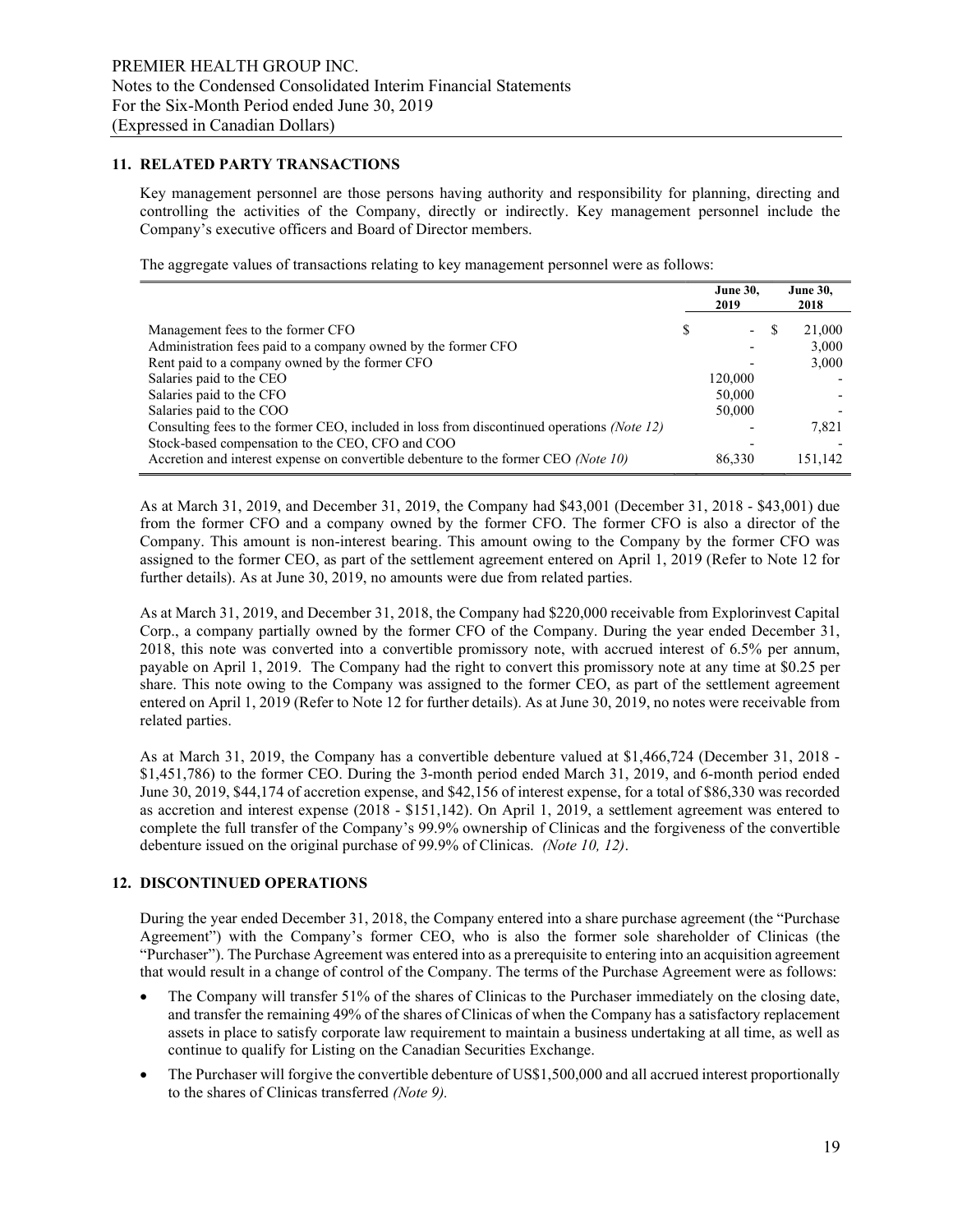#### 12. DISCONTINUED OPERATIONS (continued…)

This Purchase Agreement constituted a discontinued operation involving the loss of control of Clinicas by the Company as at December 31, 2017. During the year ended December 31, 2018, the Purchase Agreement was not executed. As a result, a subsequent settlement agreement was entered into on April 1, 2019 (the "Settlement Agreement"). As a result of the Settlement Agreement, the loss of control of Clinicas constitutes a discontinued operation of the Company as at March 31, 2019 and December 31, 2018. As a result, all of the assets and liabilities of Clinicas have been classified as held-for-sale as at March 31, 2019 and December 31, 2018. This resulted in a net liability of \$158,289 (December 31, 2018 - \$139,372) from discontinued operation as at March 31, 2019.

On April 1, 2019, the Company entered into a settlement agreement to complete the full transfer of the Company's 99.9% ownership of Clinicas and the forgiveness of the convertible debenture held by the former CEO issued on the original purchase of 99.9% of Clinicas (the "Settlement Agreement").

As part of the Settlement Agreement, the Company completed the following:

- On April 1, 2019, as part of the settlement, the convertible debenture was forgiven. The amount of debenture outstanding as of March 31, 2019 was \$2,347,569 with \$880,845 recorded in equity, and the balance of \$1,466,724 in liabilities. As at June 30, 2019, the convertible debenture is no longer outstanding (*Note 10*),
- on April 1, 2019, the Company assigned to the Purchaser's company, Benras Holdings Inc., the following promissory notes as security for, and in full and final satisfaction of any amount owed by the Company to the Purchaser: (i) a promissory note dated February 20, 2018 plus interest owed to the Company by the former CFO and a company owned by the former CFO with an amount outstanding as at December 31, 2018 of \$43,001, and (ii) a promissory note dated February 20, 2018 in the amount of \$220,000 plus interest owed to the Company by Explorinvest Capital Corp., a company partially owned by the former CFO of the Company (Note 11),
- on May 16, 2019, the Company issued 400,000 common shares at a deemed price of \$0.48, and
- on July 26, 2019, the Company issued 75,000 common shares at a deemed price of \$0.48.

| For the period                           | March 31, 2019 and<br>June 30, 2019 |    |           |  |
|------------------------------------------|-------------------------------------|----|-----------|--|
| <b>REVENUE</b>                           | \$<br>59,462                        | \$ | 106,310   |  |
| <b>EXPENSES</b>                          |                                     |    |           |  |
| Advertising                              | 1,342                               |    | 7,861     |  |
| Amortization                             | 12,853                              |    | 13,914    |  |
| Leasehold improvements written off       |                                     |    | 12,787    |  |
|                                          | 5,791                               |    | 8,422     |  |
| Bank charges an interest                 | 5,079                               |    | 7,821     |  |
| Consulting fees (Note 11)                | 2,032                               |    | 3,186     |  |
| Insurance                                | 8,820                               |    | 17,375    |  |
| Office and Administration                | 4,886                               |    |           |  |
| Professional fees                        |                                     |    | 10,755    |  |
| Rent                                     | 12,672                              |    |           |  |
| Repair and maintenance                   | 534                                 |    | 2,558     |  |
| Wages and related expenses               | 27,600                              |    | 68,934    |  |
| Other expenses                           | 820                                 |    | 6,669     |  |
| <b>Loss from discontinued operations</b> | \$<br>(22,967)                      | \$ | (53, 972) |  |

Revenues and expenses from Clinicas are as follows: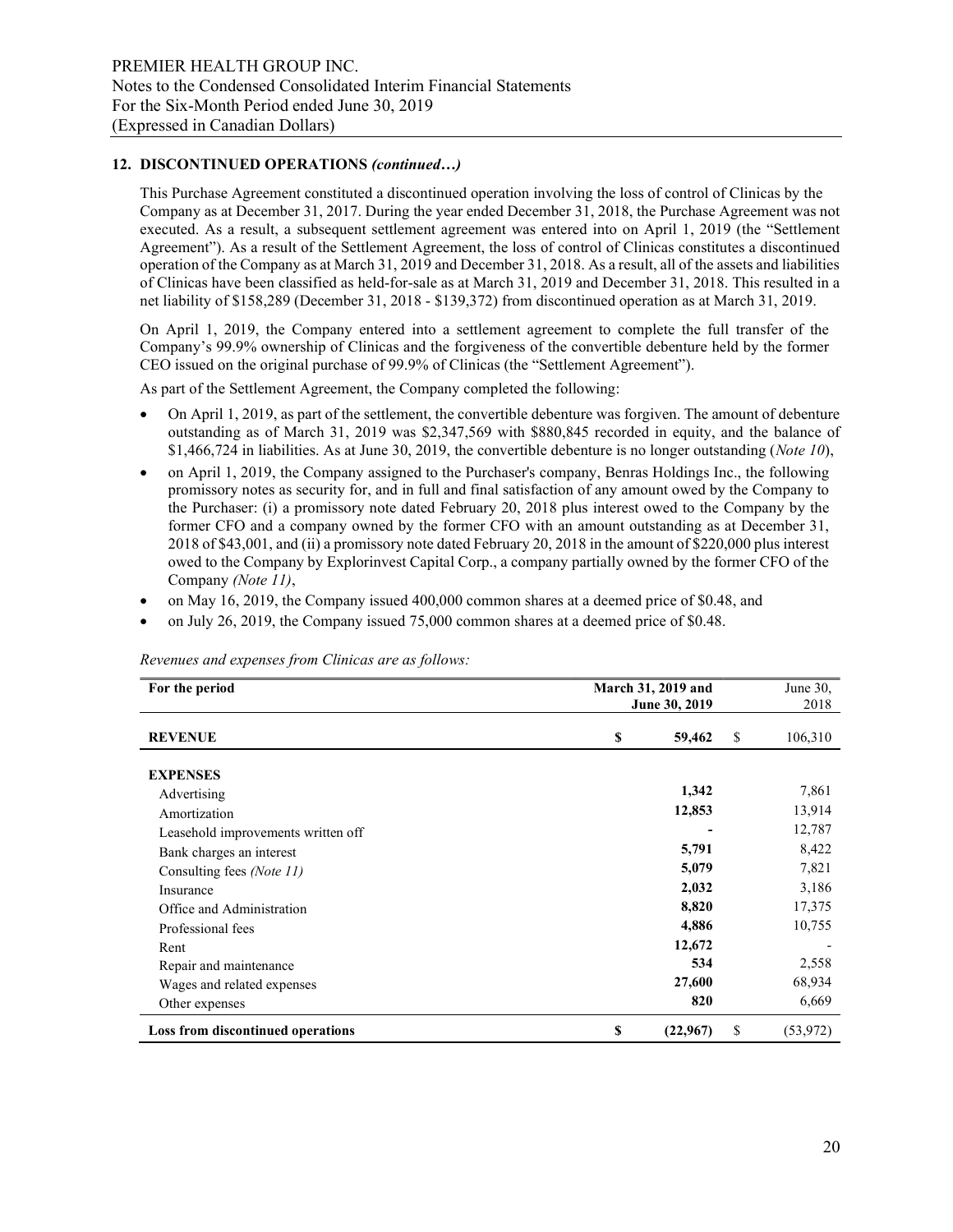## 13. SHARE CAPITAL

- a) Authorized: unlimited common shares without par value
- b) Share Capital: As at June 30, 2019, the issued share capital comprises 70,346,086 (December 31, 2018 61,664,031) common shares.

## During the 6-month period ended June 30, 2019:

- On January 28, 2019, the Company issued 3,947,368 common shares at a price of \$0.76 for the business acquisition of Cloud Practice. (Note 3)
- On April 26, 2019, the Company closed the first tranche of a non-brokered private placement of 3,050,134 common shares for gross proceeds of \$1,982,610 (\$0.65 per common share). Each unit consisted of one common share and one-half of one common share purchase warrant of the Company. Each whole warrant is exercisable into one common share of the Company at an exercise price of \$1.00 until April 26, 2021.

In connection with this private placement, agents were paid cash commissions of \$104,988 and issued 161,520 agent's warrants. Each agent's warrant is exercisable into one additional common share at an exercise price of \$1.00 until April 26, 2021. The Company incurred \$104,988 in share issuance costs (excluding the fair value of agent warrants granted) related to this private placement. The agent's warrants have a fair value equal to  $$46,684$  (see note 13(c) for further information on the fair value calculation). The value of the agent's warrants was recorded as a share issuance cost and as a credit to Reserves.

- On May 16, 2019, the Company closed the second tranche of a non-brokered private placement of 684,553 common shares for gross proceeds of \$444,960 (\$0.65 per common share). Each unit consisted of one common share and one-half of one common share purchase warrant of the Company. Each whole warrant is exercisable into one common share of the Company at an exercise price of \$1.00 until May 16, 2021.
- On May 16, 2019, the Company issued 400,000 common shares at a deemed price of \$0.48 as part of the settlement agreement to complete the full transfer of the Company's 99.9% ownership of Clinicas and the forgiveness of the convertible debenture held by the former CEO issued on the original purchase of 99.9% of Clinicas (see Note 12 for further information on the Settlement Agreement).

## During the year ended December 31, 2018:

- On July 25, 2018, the Company closed a non-brokered private placement of 14,220,000 common shares for gross proceeds of \$3,555,000 (\$0.25 per common share).
- On August 1, 2018, the Company issued 12,000,000 common shares at a price of \$0.25 for the business acquisition of HealthVue Ventures Ltd. (Note 3)
- On October 9, 2018, the Company issued 500,000 common shares for marketing and advertising expense valued at \$435,000 (\$0.87 per common share).

## During the year ended December 31, 2017:

- On September 20, 2017, the Company issued 200,000 common shares at a price of \$1 per share for debt settlement of \$200,000 (US\$145,520). The debt settled was a portion of the interest accrued on the convertible note (Notes 9,10).
- On September 20, 2017, the Company issued 7,000 common shares at a price of \$1 per share to the CFO of the Company, for cash.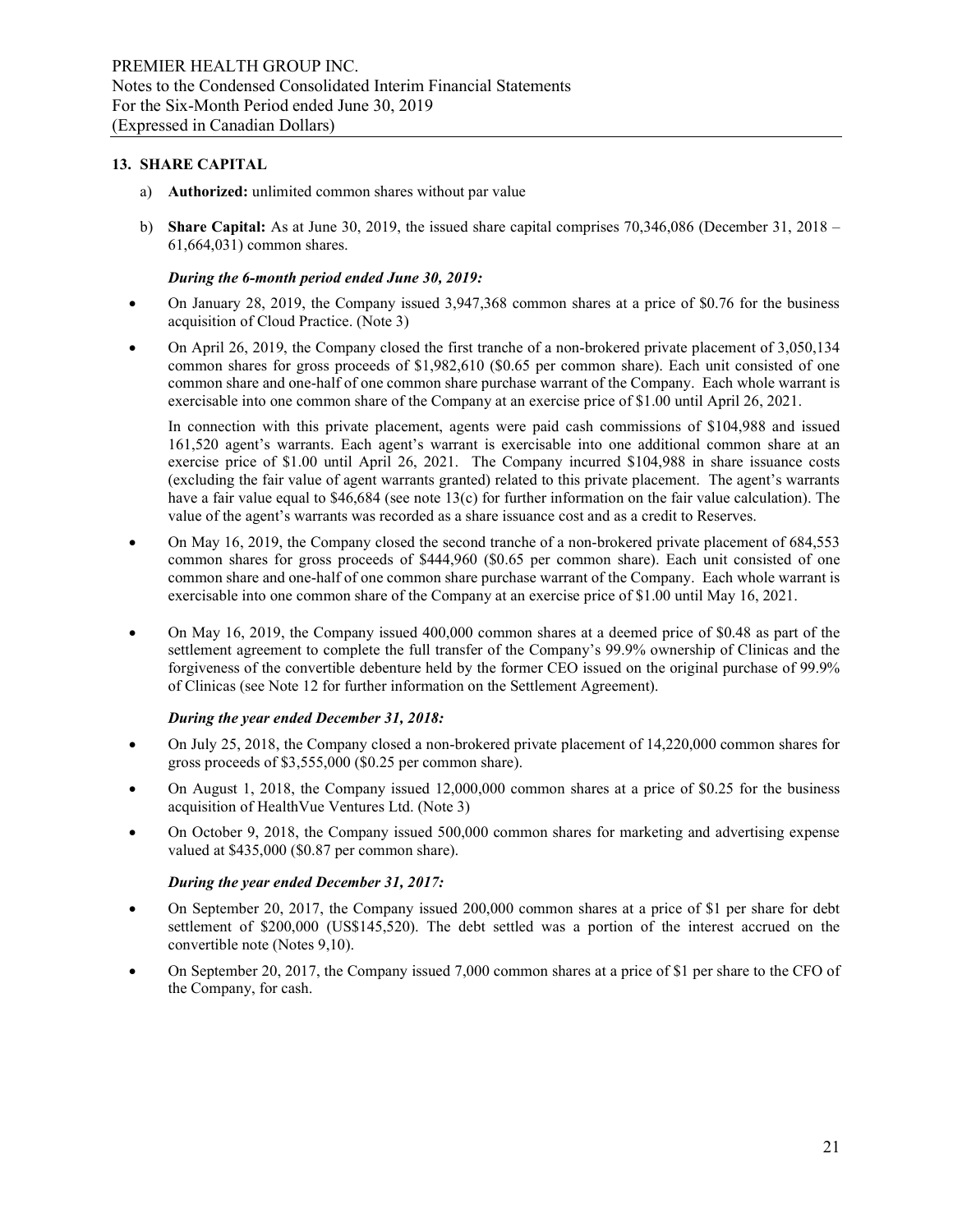#### c) Agent's Warrants

On April 26, 2019, 161,520 agent's warrants were issued in connection with a private placement. Each agent's warrant is exercisable into one additional common share at an exercise price of \$1.00 until April 26, 2021. The agent's warrants have a 2-year expiry date from the date of issue. The fair value of the agent's warrants at the issue date was \$46,684, of which \$46,684 was recorded as a share issuance cost and as a credit to Reserves in the period ended June 30, 2019.

The agent's warrant pricing model used an average risk-free rate of 1.57%, estimated life of 2 years, volatility of 100% and dividend yield of 0%.

The following is a summary of agent's warrants activities during the year ended December 31, 2018 and period ending June 30, 2019:

|                                       |                       | June 30, 2019            | December 31, 2018 |                          |  |
|---------------------------------------|-----------------------|--------------------------|-------------------|--------------------------|--|
|                                       | Weighted<br>Number of |                          | Number of         | Weighted                 |  |
|                                       | Agent's               | Average                  | Agent's           | Average                  |  |
|                                       | Warrants              | <b>Exercise Price S</b>  | Warrants          | <b>Exercise Price \$</b> |  |
| Balance outstanding beginning of year |                       | $\overline{\phantom{a}}$ |                   |                          |  |
| Agent's warrants Issued               | 161,520               | 1.00                     |                   |                          |  |
| Agent's warrants Exercised            |                       | $\overline{\phantom{a}}$ |                   |                          |  |
| Balance outstanding end of period     | 161,520               | \$1.00                   |                   |                          |  |

During the 6-month period ending June 30, 2019, 161,520 agent's warrant were issued, and none were exercised.

As at June 30, 2019, the Company had the following agent's warrants outstanding, all of which are exercisable at June 30, 2019:

|             |                       | <b>Remaining Life</b> |                    |
|-------------|-----------------------|-----------------------|--------------------|
| Outstanding | <b>Exercise Price</b> | (Years)               | <b>Expiry Date</b> |
| 161,520     | \$1.00                | 1.82                  | April 26, 2021     |
| 161,520     |                       | 1.82                  |                    |

#### d) Shareholders' Warrants

On April 26, 2019, 1,525,067 shareholders' warrants were issued in connection with a private placement. Each shareholders' warrant is exercisable into one additional common share at an exercise price of \$1.00 until April 26, 2021.

On May 16, 2019, 342,277 shareholders' warrants were issued in connection with a private placement. Each shareholders' warrant is exercisable into one additional common share at an exercise price of \$1.00 until May 16, 2021.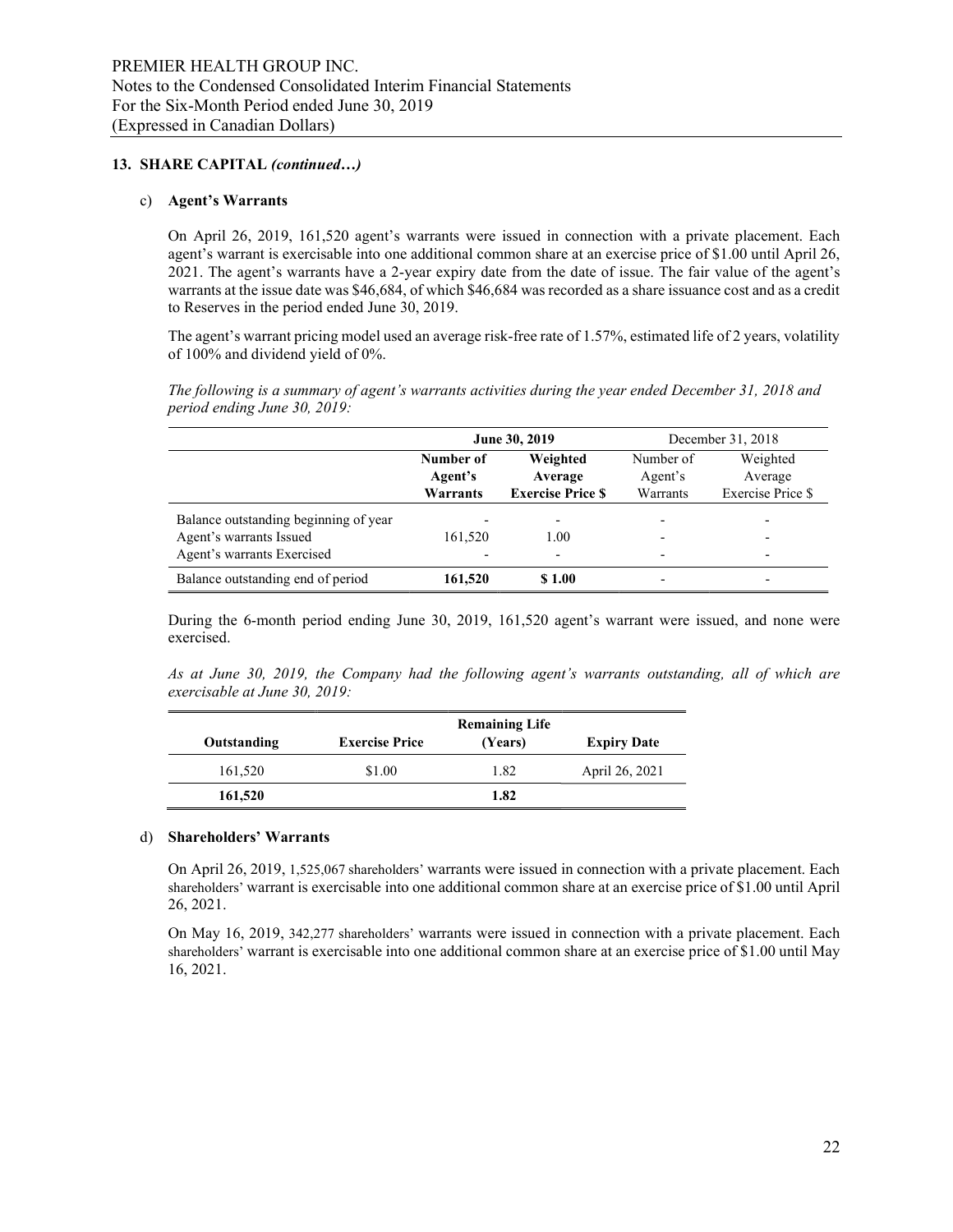#### d) Shareholders' Warrants (continued…)

The following is a summary of shareholders' warrants activities during the year ended December 31, 2018 and period ending June 30, 2019:

|                                       |                       | June 30, 2019            | December 31, 2018 |                          |  |
|---------------------------------------|-----------------------|--------------------------|-------------------|--------------------------|--|
|                                       | Weighted<br>Number of |                          | Number of         | Weighted                 |  |
|                                       | Shareholders'         | Average                  | Shareholders'     | Average                  |  |
|                                       | Warrants              | <b>Exercise Price S</b>  | Warrants          | Exercise Price \$        |  |
| Balance outstanding beginning of year |                       | $\overline{\phantom{0}}$ | ۰                 | $\overline{\phantom{a}}$ |  |
| Shareholders' warrants Issued         | 1,867,344             | 1.00                     | ۰                 | $\overline{\phantom{a}}$ |  |
| Shareholders' warrants Exercised      |                       | $\overline{\phantom{0}}$ | ۰                 | $\overline{\phantom{a}}$ |  |
| Balance outstanding end of period     | 1,867,344             | 1.00                     |                   |                          |  |

During the 6-month period ending June 30, 2019, 1,867,344 shareholders' warrants were issued, and none were exercised.

As at June 30, 2019, the Company had the following agent's warrants outstanding, all of which are exercisable at June 30, 2019:

|             |                       | <b>Remaining Life</b> |                    |
|-------------|-----------------------|-----------------------|--------------------|
| Outstanding | <b>Exercise Price</b> | (Years)               | <b>Expiry Date</b> |
| 1,525,067   | \$1.00                | 1.82                  | April 26, 2021     |
| 342,277     | \$1.00                | 1.88                  | May 16, 2021       |
| 1,867,344   | \$1.00                | 1.83                  |                    |

#### e) Escrow shares

As at June 30, 2019, the Company has 12,947,368 common shares held in escrow.

Escrow shares will be released as follows:

- 1,800,000 shares on August 1, 2019, and the same amount released each six months thereafter until the last 1,800,000 are released on August 1, 2021.
- 1,973,684 shares on July 28, 2019 and the same amount released on January 28, 2020.

#### f) Stock Options

The Company has adopted an incentive stock option plan (the "Option Plan") which provides that the Board of Directors of the Company may from time to time, in its discretion, and in accordance with the applicable stock exchange's requirements, grant to directors, officers, employees and consultants to the Company, nontransferable options to purchase common shares. Pursuant to the Option Plan, the number of common shares reserved for issuance will not exceed 10% of the issued and outstanding common shares of the Company. Options granted under the Option Plan can have a maximum exercise term of 5 years from the date of grant. Vesting terms will be determined at the time of grant by the Board of Directors.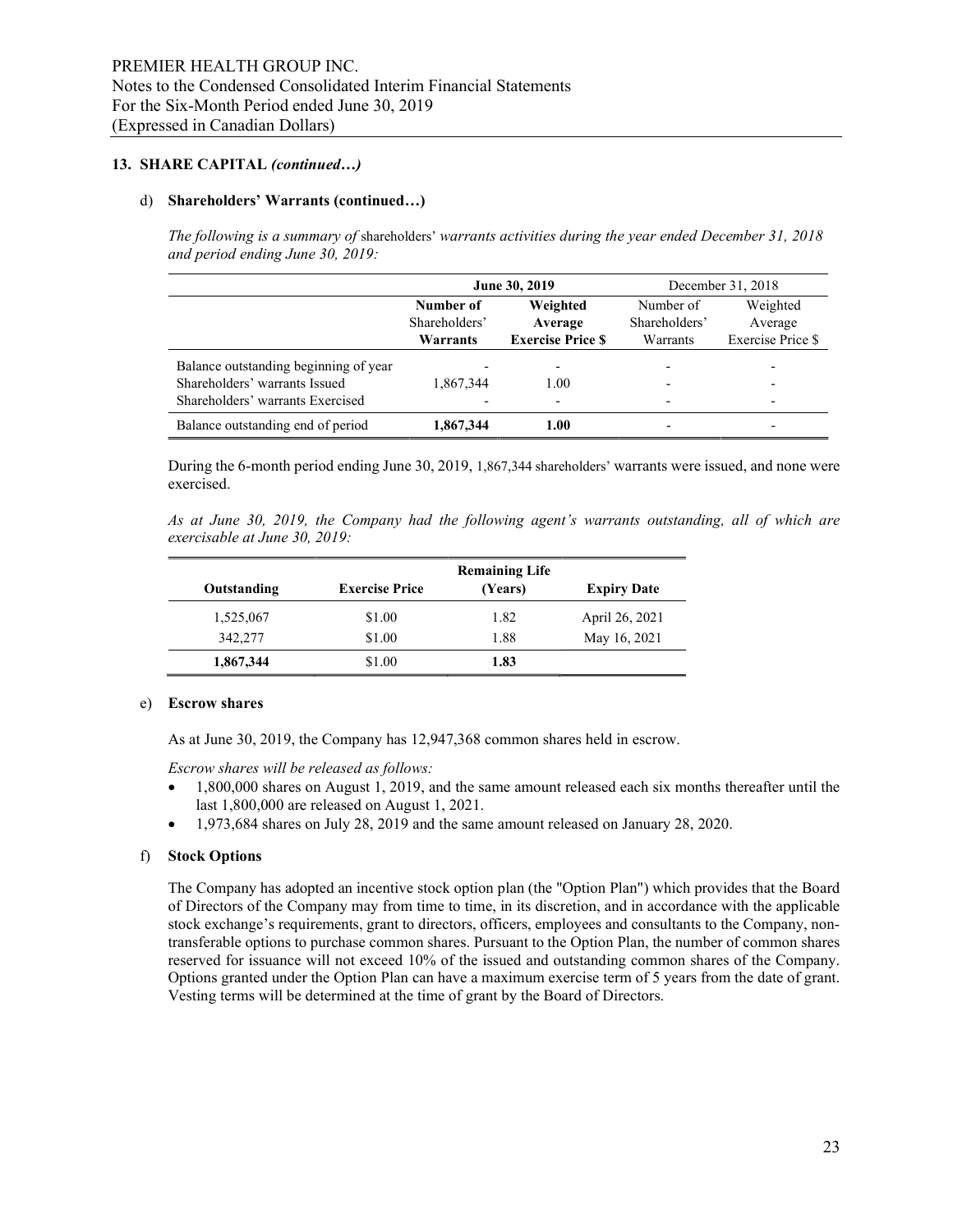#### f) Stock Options (continued…)

#### The following grants were made during the 6-month period ended June 30, 2019:

On February 4, 2019, 300,000 options were granted to consultants of the Company, exercisable at \$0.76 per share. The options vest 4 months after the grant and have a five-year expiry date from the date of grant. The fair value of the options at grant date was \$181,116, of which \$83,011 was recorded in the period ended March 31, 2019 based on vesting conditions.

On February 4, 2019, 2,050,000 options were granted to employees of the Company, exercisable at \$0.76 per share. The options shall vest 25% every 6 months, commencing on August 4, 2019. The options have a fiveyear expiry date from the date of grant. The fair value of the options at grant date was \$1,237,623, of which \$195,872 was recorded in the period ended March 31, 2019 based on vesting conditions.

The option pricing model used an average risk-free rate of 1.80%, estimated life of 5 years, volatility of 100% and dividend yield of 0%.

#### The following grants were made during the year ended December 31, 2018:

On August 13, 2018, 3,200,000 options were granted to consultants and officers of the Company, exercisable at \$0.50 per share. The options vest 4 months after the grant and have a five-year expiry date from the date of grant. The fair value of the options at grant date was \$787,041, of which all was recorded in the period ended December 31, 2018 based on vesting conditions.

On August 13, 2018, 800,000 options were granted to employees of the Company, exercisable at \$0.50 per share. The options shall vest 25% every 6 months, commencing on February 13, 2019. The options have a five-year expiry date from the date of grant. The fair value of the options at grant date was \$196,760, of which \$38,049 (\$77,973 in the period ended December 31, 2018) was recorded in the period ended March 31, 2019 based on vesting conditions.

The option pricing model used an average risk-free rate of 2.19%, estimated life of 5 years, volatility of 100% and dividend yield of 0%.

|                                       |                                                    | June 30, 2019           | December 31, 2018 |                          |  |
|---------------------------------------|----------------------------------------------------|-------------------------|-------------------|--------------------------|--|
|                                       | Weighted<br>Number of<br><b>Options</b><br>Average |                         | Number of         |                          |  |
|                                       |                                                    |                         | Options           | Average                  |  |
|                                       |                                                    | <b>Exercise Price S</b> |                   | Exercise Price \$        |  |
|                                       |                                                    |                         |                   |                          |  |
| Balance outstanding beginning of year | 4,000,000                                          | 0.50                    |                   | $\overline{\phantom{a}}$ |  |
| <b>Options Granted</b>                | 2,350,000                                          | 0.76                    | 4,000,000         | 0.50                     |  |
| <b>Options Exercised</b>              | (600,000)                                          | 0.50                    |                   | $\overline{\phantom{a}}$ |  |
| Balance outstanding end of period     | 5,750,000                                          | \$ 0.61                 | 4,000,000         | \$0.50                   |  |

The following is a summary of option activities during the year ended December 31, 2018 and period ending June 30, 2019:

During the 6-month period ending June 30, 2019, 2,350,000 options were granted, and 600,000 options were exercised. Subsequent to June 30, 2019, 200,000 options were granted to employees of the Company at an exercise price of 0.32.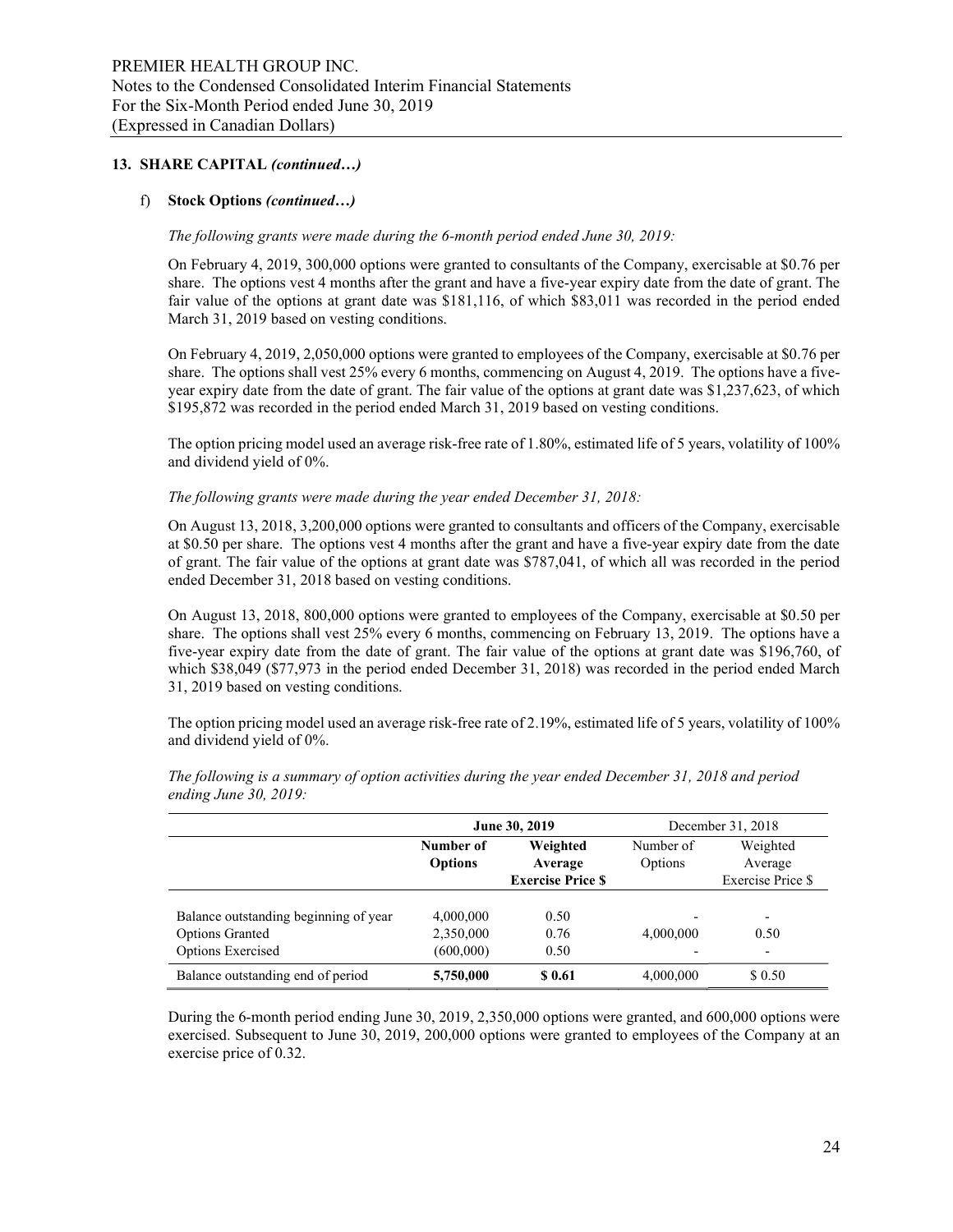#### f) Stock Options (continued…)

As at June 30, 2019, the Company had the following stock options outstanding and exercisable:

| Outstanding | Exercisable | <b>Exercise Price</b> | <b>Remaining Life</b><br>(Years) | <b>Expiry Date</b> |
|-------------|-------------|-----------------------|----------------------------------|--------------------|
|             |             |                       |                                  |                    |
| 3,400,000   | 2,800,000   | \$0.50                | 4.12                             | August 12, 2023    |
| 2,350,000   | 300,000     | \$0.76                | 4.60                             | February 3, 2024   |
| 5,750,000   | 3,100,000   |                       | 4.32                             |                    |

#### 14. CAPITAL MANAGEMENT

The Company's objectives when managing capital are to safeguard its ability to continue as a going concern, so that it can provide returns for shareholders and benefits for other stakeholders. The Company considers the items included in shareholders' equity (deficiency) as capital. The Company manages the capital structure and makes adjustments to it in response to changes in economic conditions and the risk characteristics of the underlying assets. The Company's primary objective with respect to its capital management is to ensure that it has sufficient cash resources to fund the operation of the Company. To secure the additional capital necessary to pursue these plans, the Company intends to raise additional funds through equity or debt financing. The Company is not subject to any externally imposed capital requirements. There were no changes to the Company's approach in its management of capital during the year.

#### 15. FINANCIAL INSTRUMENTS

The Company's financial instrument consist of cash, accounts receivable, deposits on investments, accounts payable, amounts due from and to related parties, notes receivable, and convertible notes receivable.

The Company's cash and marketable securities are measured at fair value under the fair value hierarchy based on level one quoted prices in active markets for identical assets or liabilities. The Company's accounts receivable, accounts payable, amounts due and from related parties, notes receivable and convertible notes receivable have amortized costs that approximate their fair value due to their short terms to maturity. The net liabilities from discontinued operations are recorded at fair value due to their short-term to maturity. The Company's other financial instruments, being the convertible debenture, is measured at amortized cost.

The Company's risk exposures and the possible impact of these expenses on the Company's financial instruments are summarized below:

#### Credit Risk

Credit risk is the risk that one party to a financial instrument will cause a loss for the other party by failing to discharge an obligation. As of March 31, 2019, the Company is exposed to credit risk to the extent that its clients become unable to meet their payment obligations. Trade receivables include amounts receivables from the sale of services and GST receivables.

#### Liquidity Risk

Liquidity risk is the risk that an entity will encounter difficulty in meeting obligations associated with financial liabilities. The Company's approach to managing liquidity risk is to ensure that it will have sufficient liquidity to meet liabilities when due. As at June 30, 2019, the Company did have sufficient cash on hand to meet its current liabilities but continues to need to source different methods of financing.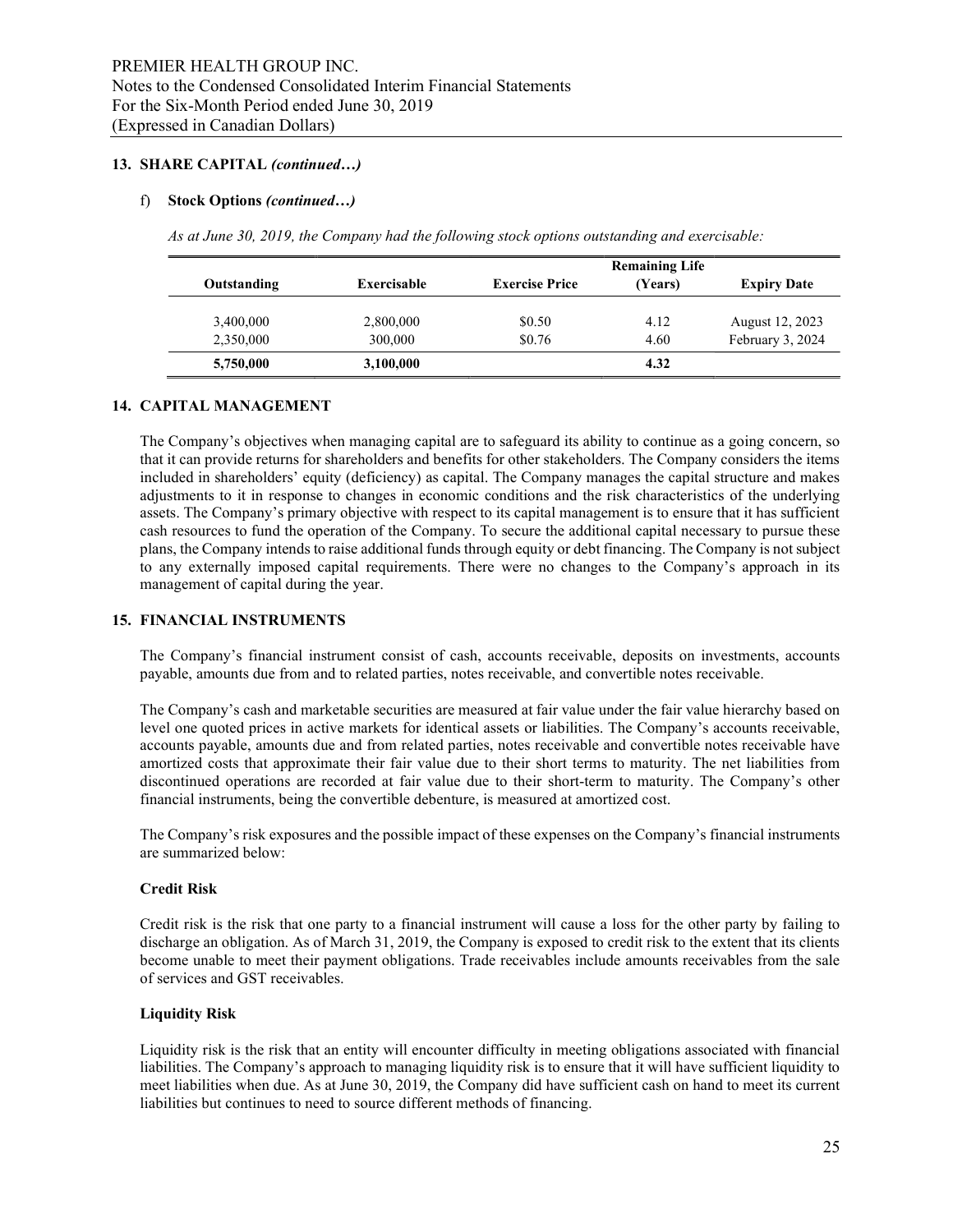## 15. FINANCIAL INSTRUMENTS (continued…)

#### Market Risk

Market risk is the risk of loss that may arise from changes in market factors such as interest rates, foreign exchange rates, and commodity and equity prices.

#### a) Interest rate risk

Interest risk is the risk that the fair value or future cash flows will fluctuate as a result of changes in market risk. The Company's sensitivity to interest rates is insignificant.

#### b) Currency risk

Currency risk is the risk that the fair value or future cash flows of a financial instrument denominated in a foreign currency will fluctuate because of changes in foreign exchange rates. The Company operates internationally, which gives rise to the risk that cash flows may be adversely impacted by exchange rate fluctuations. Amounts subject to currency risks are primarily cash, accounts receivable, accounts payable and loans that are held in foreign currency. The Company has not entered into any foreign exchange contracts to hedge this risk.

#### c) Price risk

The Company is exposed to price risk with respect to equity prices, since the Company possesses investments in publicly traded securities. The Company closely monitors those prices to determine the appropriate course of action to be taken. The maximum exposure to the Company is the fair value of its marketable securities, which have been recorded at \$1.

#### 16. SEGMENTED INFORMATION

The Company operates in one industry, the healthcare industry, which is located in Canada and the Dominican Republic. As at April 1, 2019, the Company only has operation is Canada. Segmented geographical information is as follows:

|                                         |   | Canada      | <b>Dominican Republic</b> |                          |              | <b>Total</b> |
|-----------------------------------------|---|-------------|---------------------------|--------------------------|--------------|--------------|
| Assets                                  |   |             |                           |                          |              |              |
| As at June 30, 2019                     | J | 10,412,258  | \$                        | $\blacksquare$           | S            | 10,412,258   |
| As at December 31, 2018                 | D | 6,423,328   | \$                        |                          | S            | 6,423,328    |
|                                         |   |             |                           |                          |              |              |
| Revenue for the period ended:           |   |             |                           |                          |              |              |
| June 30, 2019                           |   | 2,161,899   | \$                        | $\overline{\phantom{0}}$ | S            | 2,161,899    |
| June 30, 2018                           | Φ |             | S                         | 106,310                  | S            | 106,310      |
|                                         |   |             |                           |                          |              |              |
| Net income (loss) for the period ended: |   |             |                           |                          |              |              |
| June 30, 2019                           | Ф | (2,415,698) | \$                        |                          | S            | (2,415,698)  |
| June 30, 2018                           |   | (280, 045)  | \$                        | (53, 971)                | <sup>S</sup> | (334, 016)   |
|                                         |   |             |                           |                          |              |              |